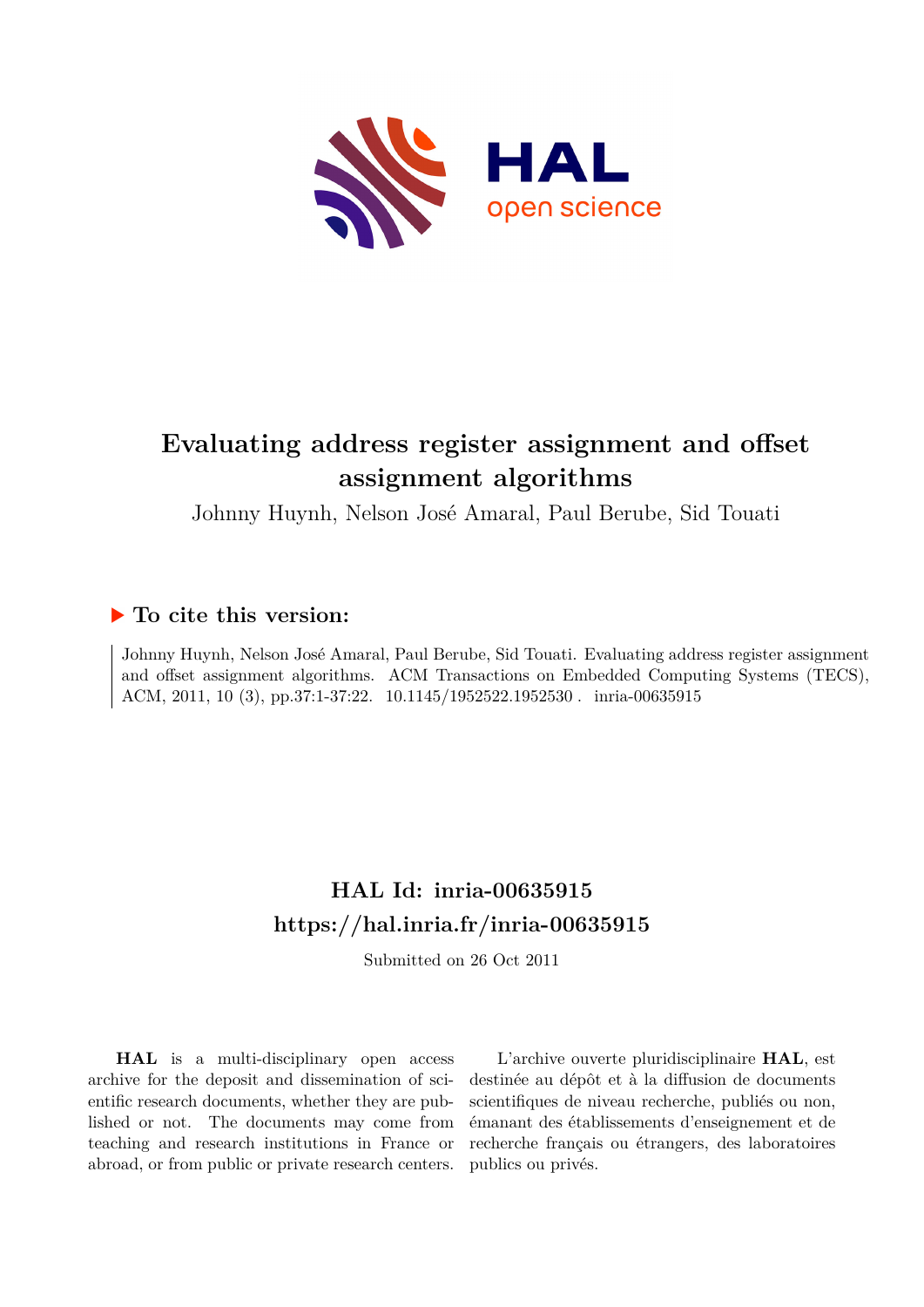## Evaluating Address Register Assignment and Offset Assignment Algorithms

JOHNNY HUYNH, JOSÉ NELSON AMARAL, and PAUL BERUBE University of Alberta and SID-AHMED-ALI TOUATI Université de Versailles

In digital signal processors (DSPs) variables are accessed using  $k$  address registers. The problem of finding a memory layout, for a set of variables, that minimizes the address-computation overhead is known as the General Offset Assignment (GOA) Problem. The most common approach to this problem is to partition the set of variables into  $k$  partitions and to assign each partition to an address register. Thus effectively decomposing the GOA problem into several Simple Offset Assignment (SOA) problems. Many heuristic-based algorithms are proposed in the literature to approximate solutions to the partitioning and SOA problems. However, the address-computation overhead of the resulting memory layouts are not accurately evaluated. This paper presents an evaluation of memory layouts that uses Gebotys' optimal address-code generation technique. The use of this evaluation method leads to new optimization problem: the Memory Layout Permutation (MLP) problem. We then use Gebotys' technique and an exhaustive solution to the MLP problem to evaluate heuristic-based offset-assignment algorithms. The memory layouts produced by each algorithm are compared against each other and against the optimal layouts. The results show that even in small access sequences with 12 variables or less, current heuristics may produce memory layouts with address-computation overheads up to two times higher than the overhead of an optimal layout.

Categories and Subject Descriptors: D.3.4 [Programming Languages]: Processors—Compilers, optimization General Terms: Algorithms, Experimentation, Performance

Additional Key Words and Phrases: Address registers, DSPs, offset assignment, register allocation

### 1. INTRODUCTION

The extensive use of data in digital-signal-processing applications requires frequent memory accesses. Many digital signal processors (DSPs) provide dedicated address registers (ARs) to facilitate the access to variables stored in memory through indirect addressing modes. These addressing modes often support postincrementing and post-decrementing of the address stored in the AR. Post-incrementing and post-decrementing allows the processor to update the address register without additional cost. Thus, the placement of data in memory affects how effectively the post-increment or post-decrement addressing modes can be used. This placement is called a memory layout. When two subsequent memory accesses indexed by the same AR are not adjacent in the memory layout, an extra address-computation instruction is required. The problem of finding a memory layout, for a set of variables, that minimizes the address-computation overhead is known as the General Offset Assignment (GOA) Problem.

°c 20YY ACM 1529-3785/20YY/0700-0001 \$5.00

ACM Transactions on Computational Logic, Vol. V, No. N, Month 20YY, Pages 1–20.

This research is supported by fellowships and grants from the Natural Sciences and Engineering Research Council of Canada (NSERC), the Informatics Circle of Research Excellence (iCORE), and the Canadian Foundation for Innovation (CFI). Authors' addresses: J. Huynh, J. Amaral, and P. Berube, University of Alberta, Department of Computing Science, Edmonton, Alberta, Canada; email: {huynh,amaral,berube}@cs.ualberta.ca; S. Touati, University of Versailles Saint-Quentin-en-Yvelines, 45 avenue des Etats Unis, Versailles, France; email: touati@prism.uvsq.fr

Permission to make digital/hard copy of all or part of this material without fee for personal or classroom use provided that the copies are not made or distributed for profit or commercial advantage, the ACM copyright/server notice, the title of the publication, and its date appear, and notice is given that copying is by permission of the ACM, Inc. To copy otherwise, to republish, to post on servers, or to redistribute to lists requires prior specific permission and/or a fee.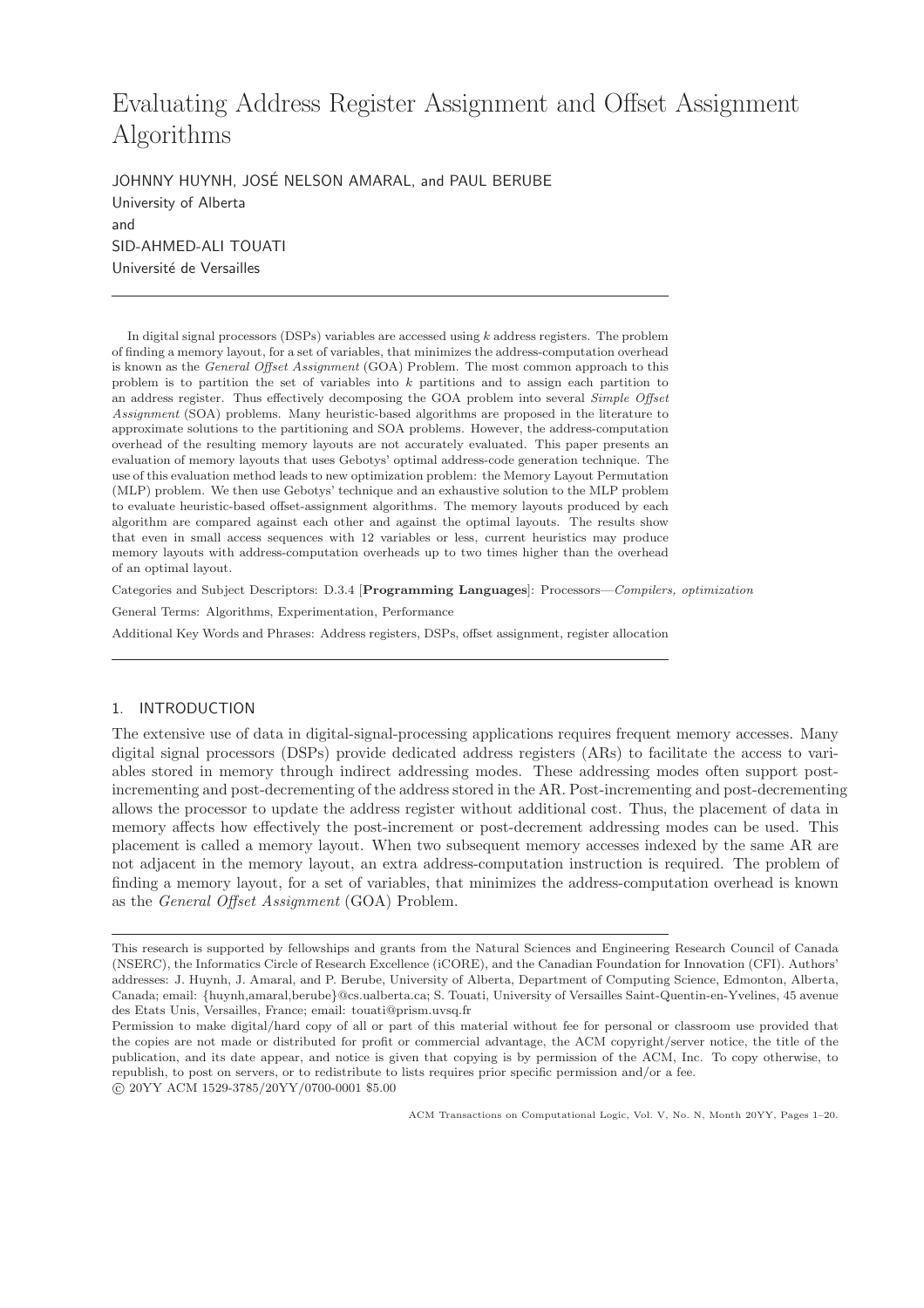The total overhead of address-computation in DSP programs is influenced by three factors. First, the memory layout impacts the efficient use of post-increment and post-decrement addressing modes. Second, the instruction sequence determines the order of memory accesses and thus the traversal of the memory layout. Third, when more than one AR is available, each AR produces a concurrent traversal of the memory layout to access some portion of the required memory. Thus, the assignment of memory accesses to ARs determines the memory access sequence for each AR. In this work, we consider the case of a fixed instruction sequence and investigate the impact of memory layout and memory access assignment to ARs on addresscomputation overhead.

Previous work has investigated these three components of address-computation overhead individually. In all but one case, previous problem formulations have resulted in optimal solutions with high algorithmic complexity, necessitating heuristic solutions. The only exception is Gebotys' network-flow solution finds the optimal usage of ARs to access the data in polynomial time, given a fixed memory layout and instruction sequence [Gebotys 1997].

However, even with an optimal usage of ARs, explicit addressing instructions can make up for a third of the instructions in a block of code. Thus, there is still significant room for reducing code size, and consequently, execution time, by reducing the number of addressing instructions used by a DSP. In this paper, we demonstrate that the choice of memory layout can have a significant impact on the addresscomputation cost, even when ARs are used optimally. Consequently, the cost of the final addressing code depends on the quality of the algorithm used to generate the memory layout.

Several heuristic GOA algorithms generate a memory layout that attepmts to minimizes address computation overhead on the assumption that every access to a variable uses the same AR [Leupers and Marwedel 1996; Liao et al. 1996; Sugino et al. 1996; Zhuang et al. 2003]. Using this approach, variables accessed in an instruction sequence are partitioned, and each partition is assigned to an AR. This partitioning problem is the Address Register Assignment (ARA) problem. However, assigning all accesses to the same variable to the same AR is a source of sub-optimal address-computation overhead, and consequently even optimal ARA solutions may not minimize address computation overhead.

When variables have been partitioned and assigned to a single AR, finding an optimal memory layout for a partition is the Simple Offset Assignment (SOA) problem [Liao et al. 1996], which must be approximated heuristically. Given the SOA solutions for each partition, the network-flow technique can find the optimal AR usage for the concatenation of the SOA memory sub-layouts. Unfortunatly, the overhead of solutions found in this way is sensitive to the sub-layout concatenation order. This ordering problem is the Memory Layout Permutation (MLP) problem. The experiments reported in this paper show that different orderings of sub-layouts have a significant impact on the optimal address-computation overhead. Specifically, the minimum overhead of the worst layouts is twice that of the optimal layouts.

While there has been significant investigation of the ARA and SOA problems, and while all the proposed algorithms find memory layouts using similar techniques, there are very few comparisons of these algorithms [Leupers and Marwedel 1996; Zhuang et al. 2003]. Furthermore, a rigourous evaluation of the quality of these heuristic solutions is lacking, since address-computation overheads have only been measured using the cost models of the heuristic algorithms, and not by an optimal technique such as Gebotys' network-flow formulation. In contrast to our experimental results regarding the MLP problem, we find that using different algorithms for the ARA and SOA problems does not significantly impact the overhead of the resulting memory layouts.

The main contributions of this paper are:

- —a demonstration that existing heuristic solutions to the GOA problem poorly approximate the minimization of address-computation overhead;
- —a precise formulation for the address register allocation problem that removes an important restriction that is present in most of the previous studies of offset assignments;
- —the formulation of a new optimization problem, the memory-layout permutation problem (MLP). MLP must be solved in order to use a minimum-cost circulation (MCC) technique to evaluate the minimum address-computation overhead incurred in memory layouts generated by heuristic solutions to GOA;
- —an experimental evaluation, based on the MCC technique, of heuristic-based ARA and SOA algorithms.

This paper is organized as follows. Sections 2 and 3 present the background to the offset assignment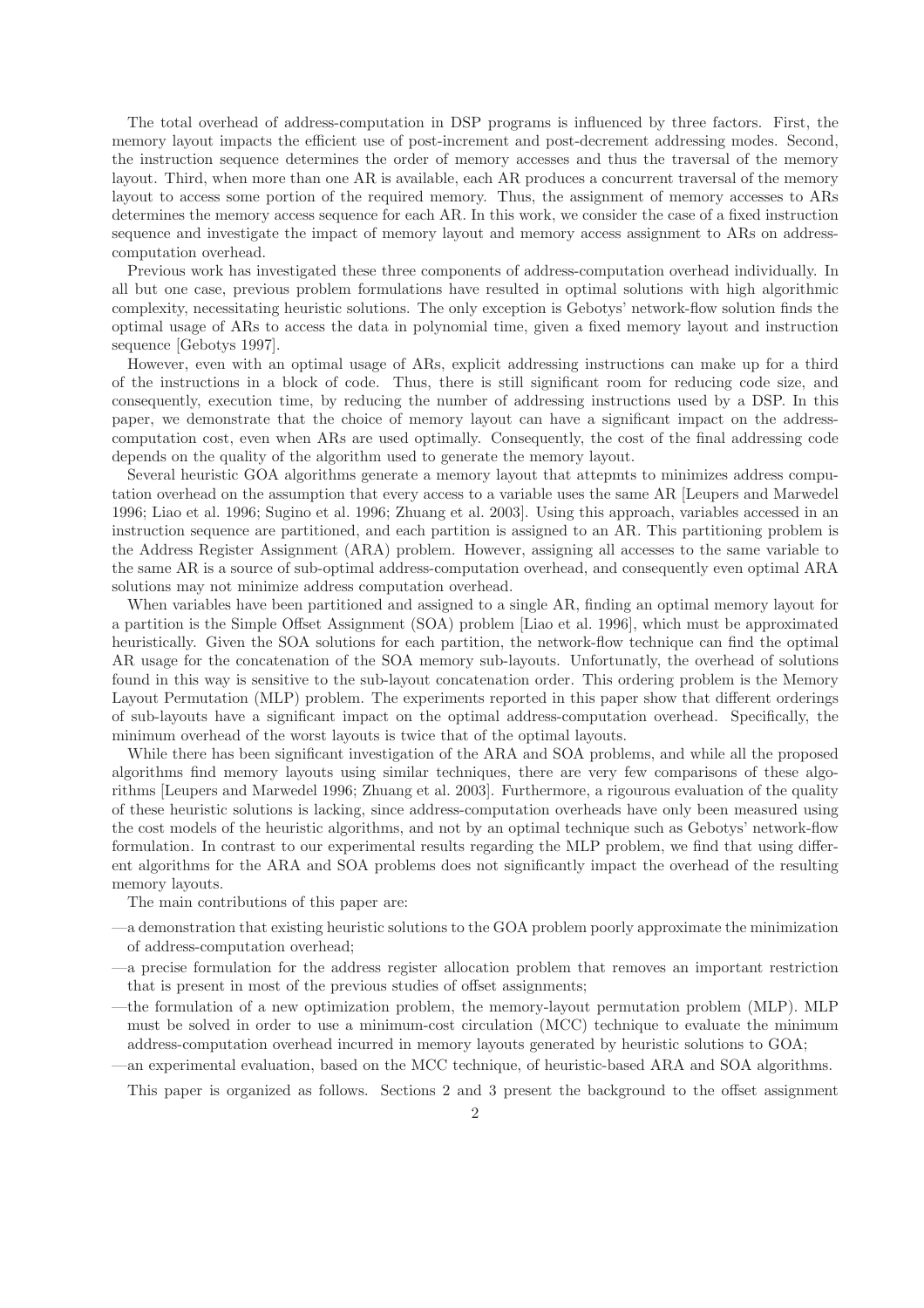problem including a new formal definition of the problem and a motivating example. In spite of the extensive literature on GOA, to the best of our knowledge this is the first formalization of the GOA problem. Section 4 discusses how the address-computation overhead of a memory layout can be computed. Current algorithms used to find memory layouts are proposed in Section 5. The experimental evaluation of offset assignment algorithms is presented in Section 6. Finally, related work and conclusions are presented in Sections 7 and 8.

### 2. BACKGROUND

Many DSPs have a set of ARs used to access variables stored in memory. Post-incrementing and postdecrementing addressing modes allow an AR  $r$  to access a variable  $v$  and modify the content of  $r$  by one word in the same instruction. Thus, if the next access using  $r$  is to location  $v$ , or to the locations immediately adjacent to v in memory,  $r$  can be updated without any additional cost. However, if  $r$  accesses a location that is non-adjacent to  $v$ , an explicit address computation is necessary. The computational overhead required to initialize or update ARs is architecture-dependent. In the formulation of the address-register allocation and offset-assignment problems, these costs are parametrized by INIT∈ N and JUMP∈ N, that corresponds to the number of processor cycles required to execute the address computation instructions  $I_{INIT}$  and  $I_{JUMP}$ .

All examples and experiments in this paper model a processor based on the Texas Instruments TMS320C54X family of processors. These DSPs have eight 16-bit address registers. Most instructions are one word in length and have one cycle of overhead. Initializing an address register requires a two-word instruction and two cycles of overhead. Similarly, auto-incrementing (or auto-decrementing) an address register by more than one word requires one extra word to encode the instruction and one extra cycle of overhead. Thus, inefficiently using address registers results in an increase in both code size and run-time overheads.

While the processor model is based on a specific family of processors, the problem formulation and the evaluation methodology presented in this paper are general and can be applied to any processor with postincrement/post-decrement addressing modes.

Similar to many other DSP architectures, the address registers in the C54X processors can also be used to store values other than addresses; however, the values stored in the address registers are subject to two limitations:

- (1) Address registers can only hold 16-bit values, while data in memory and the accumulator are typically 32-bit values.
- (2) Address registers can only be manipulated by the address-generation unit, which is limited to addition and subtraction of 16-bit values.

Thus, it may be infeasible to use ARs as general purpose registers, and the offset assignment problem must be solved to effectively place variables in memory.

#### 2.1 The Offset Assignment Problem

Given a set of variables stored contiguously in memory, a memory layout is an ordering of these variables in memory. A basic block in a program accesses n variables. The order of variable accesses by the instructions in the basic block defines an *access sequence*. The *Offset-Assignment Problem* is defined as:

Given k address registers and a basic block accessing n variables, find a memory layout that minimizes address-computation overhead.

Memory layouts with minimum address-computation overhead are called optimal memory layouts. This problem is called "offset assignment" because the address of each variable can be obtained by adding an offset to a common base address. If  $k = 1$ , then the problem is known as the *Simple Offset Assignment* (SOA). If  $k > 1$  the problem is referred to as the *General Offset Assignment* (GOA).

In the Simple Offset-Assignment (SOA) problem, a single AR is available to access all the variables in the memory. Liao et al. [Liao et al. 1996] convert the access sequence to an undirected access graph. Variables are vertices in the graph, and edge weights indicate the number of times two variables are adjacent in the access sequence. Liao et al. [Liao et al. 1996] reduce the SOA problem for an access graph to the NP-Complete maximum-weight path cover problem, and propose a heuristic to solve SOA in polynomial time (see section 5.1).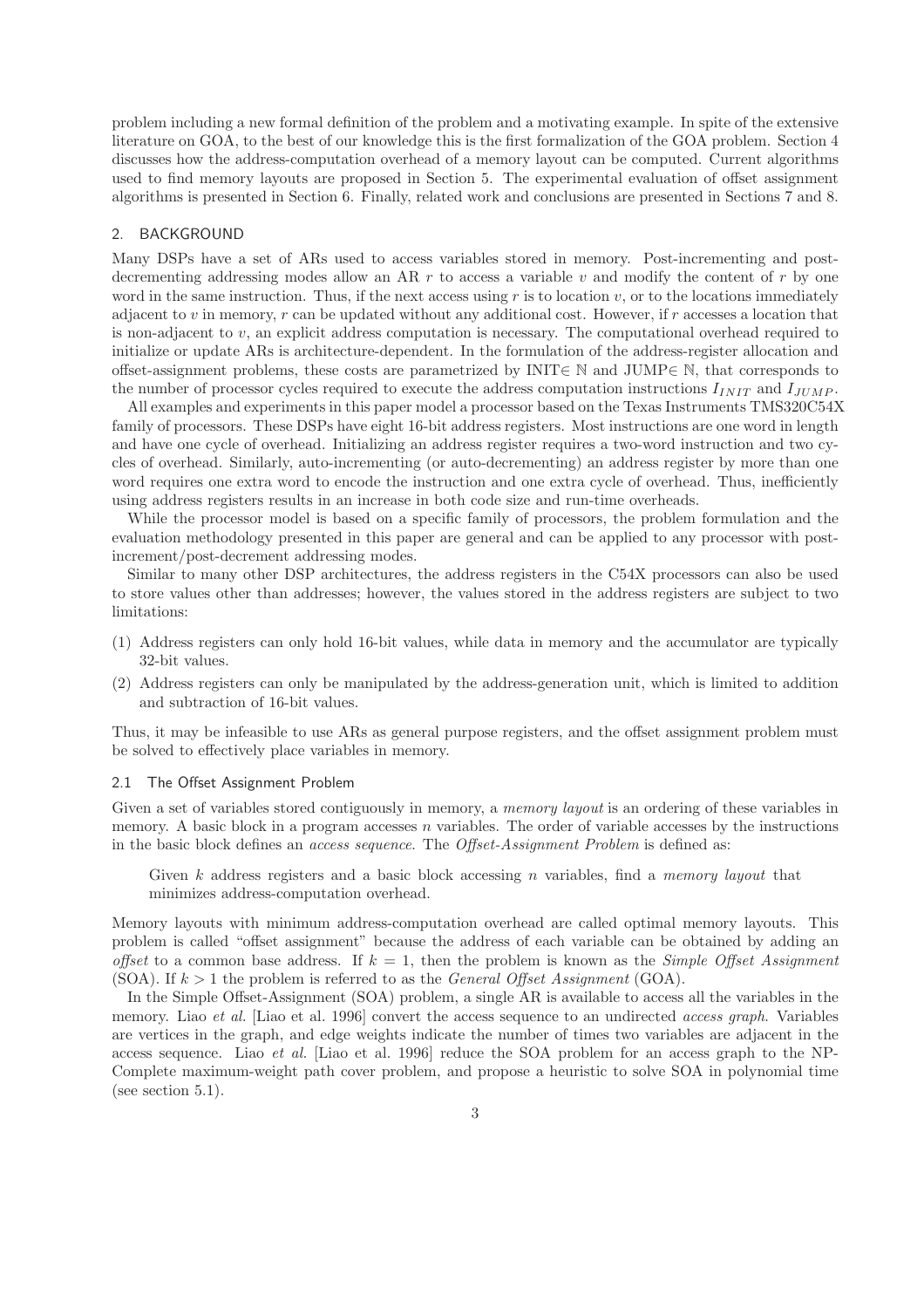

Fig. 1: The traditional approach to generate a memory layout for the access sequence of a basic block. The sub-sequences generated by address register assignment access disjoint sets of variables. The resulting set of sub-layouts can then be placed independently in memory to form the final memory layout.

In the General Offset-Assignment (GOA) problem, each *access* to one of the *n* variables in an access sequence must be assigned to one of k ARs. This assignment creates multiple access  $sub-sequences$  — one for each AR. A memory sub-layout can be found for each sub-sequence. Sub-layouts cannot be computed independently because a variable can be accessed by multiple address registers at different points in the program. However, the union of all sub-layouts must still form a contiguous layout. For example, if the first access to variable B is assigned to AR1, and the second access to B to AR2, AR1 and AR2 must agree where B is located in memory, and this location cannot be computed for each AR individually. Liao *et al.* [Liao et al.] 1996] simplify the GOA problem by assigning variables, instead of variable accesses, to address registers. This simplification produces sub-sequences that access disjoint sets of variables. A memory layout can be obtained by solving the SOA problem for each sub-sequence. We call the problem of assigning variables to address registers the Address-Register Assignment (ARA) problem (see section 5.2).

Figure 1 illustrates the traditional approach to produce a memory layout from a basic block's access sequence. First, the instruction scheduler emits the sequence of memory accesses. Then, the ARA problem is solved to produce sub-sequences. Offsets are assigned in each sub-sequences by solving several instances of the SOA problem. All the heuristic-based algorithms for the ARA and SOA problems examined in this paper generate approximate solutions. Alternative techniques to reduce address-computation overhead are discussed in Section 7.

This section presents the mathematical formalism for a precise definition of the problems and concepts studied in this article in order to avoid . The intent of this formalism is to avoid confusion or missunderstanding, which are common when technical heuristics are described in textual forms.

#### 2.2 Formal Definitions

2.2.1 A More Precise Definition of the GOA problem. The original SOA paper by Liao et al. presents a precise and formal definition of the SOA problem. However, that definition does not lead to a suitable definition of the GOA problem. The precise definition of GOA presented in this session leads to an SOA definition that is slightly distinct from the definition given by Liao et al..

Let us assume a DSP processor with a set of address registers  $\mathcal{R} = \{A_1, \dots, A_k\}$ . Let V be the set of n variables accessed in the program. Let  $S$  be the sequence of variables accesses, which consists of a finite sequence of l variable accesses  $S = (s_1, \dots, s_l)$ . The variables belonging to V should be placed in memory according to a memory layout. Mathematically, a memory layout is simply a topological sort of the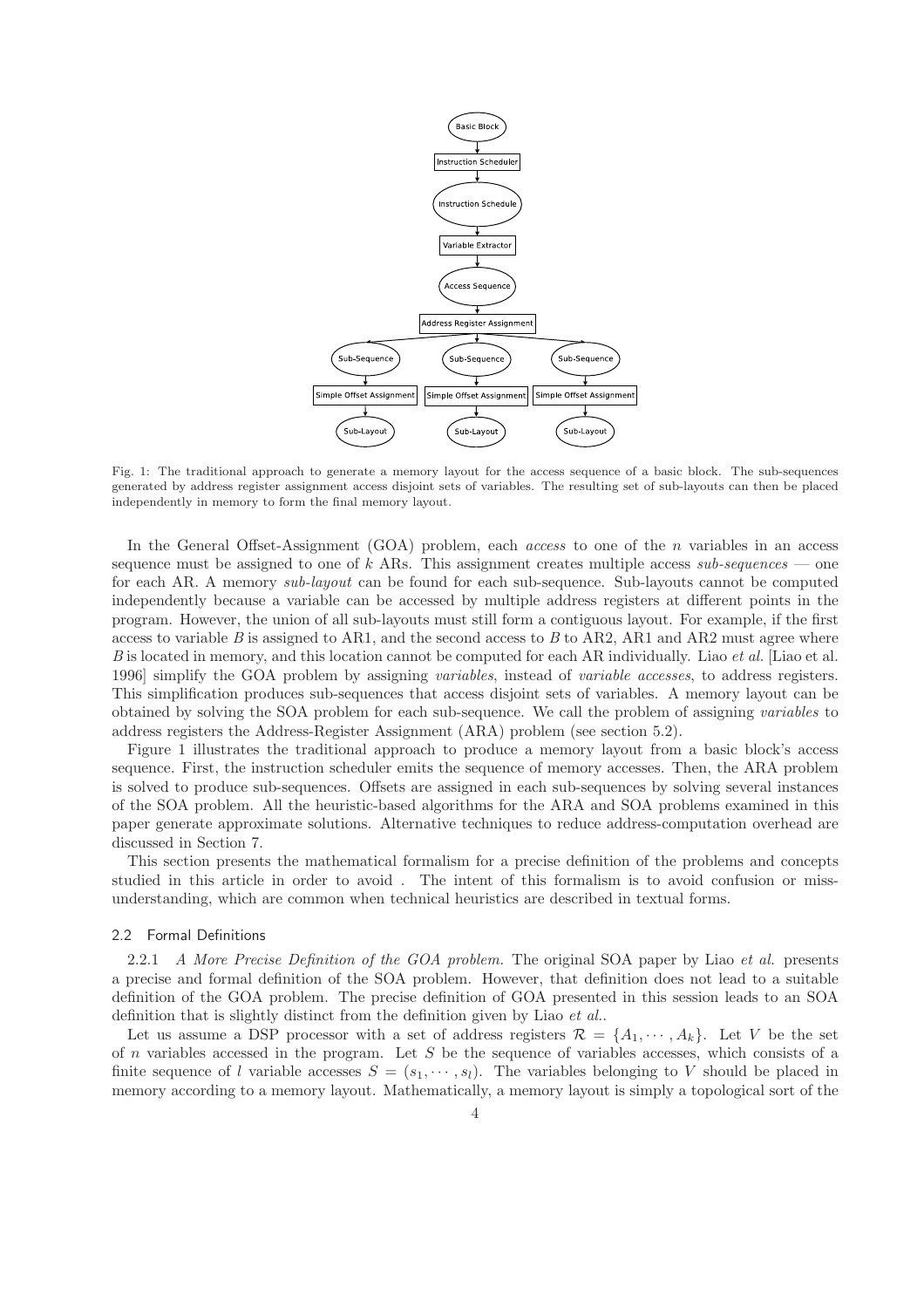variables.<sup>1</sup>

Definition 2.1 Memory Layout. Let V be a set of variables. The function  $M$  is a memory layout of V if it defines a topological sort of  $V$ :

$$
M: V \to [1, n]
$$

$$
v \mapsto M(v)
$$

where  $\forall v_1, v_2 \in V, v_1 \neq v_2 \Longrightarrow M(v_1) < M(v_2) \lor M(v_2) < M(v_1)$ 

In other words,  $M$  is an integral injective function of  $V$ :

$$
\forall v_1, v_2 \in V, v_1 \neq v_2 \Longrightarrow M(v_1) \neq M(v_2)
$$

Once a memory layout is fixed, the final code for the sequence S can be generated. This code includes, in addition to the variable accesses, some address computation instructions  $I_{INIT}$  and  $I_{JUMP}$ . The code generated for S, given a memory layout M and k address registers, can be noted as  $\widehat{S}^{M,k}$ . The cost of a code  $\widehat{S}^{M,k} = (\widehat{s}_1, \cdots, \widehat{s}_{l'})$  in terms of address computation overhead is equal to  $c(\widehat{S}^{M,k}) = \sum_{i=1,l'} cost(\widehat{s}_i)$  where:

$$
cost(\widehat{s}_i) = \begin{cases} \text{INIT} & \text{if the instruction } \widehat{s}_i \text{ is an initial address initialization;} \\ \text{JUMP} & \text{if the instruction } \widehat{s}_i \text{ is an explicit address jump;} \\ 0 & \text{otherwise.} \end{cases}
$$

The formal definition of the GOA problem is presented below.

Problem 2.2 GOA. Let V be a set of variables and S be an access sequence. Assume a machine with  $k$ address registers. Compute M, a memory layout for V, such that  $c(\widehat{S}^{M,k})$  is minimal.

Until now, the literature does not present an algorithm that precisely solves the GOA problem. Instead, many sub-heuristics have been provided to solve some sub-problems, such as SOA (GOA with  $k = 1$ ) and ARA, and some restricted GOA variants as we will see later.

As proved by Liao et al., SOA is NP-complete, and consequently GOA is also NP-complete. However, some adjacent sub-problems have been proved to be polynomial ones, such as the following problem.

Problem 2.3 Opti-Code-Gen. Let V be a set of variables and S be an access sequence. Assume a machine with k address registers. Let M be a fixed memory layout for V. Compute a generated code  $\widehat{S}^{M,k}$  such that  $c(\widehat{S}^{M,k})$  is minimal.

Getobys solved the Opti-Code-Gen problem in polynomial time using the MCC minimum cost circulation (MCC) technique [Gebotys 1997].

Solving the GOA problem, and hence the Opti-Code-Gen problem, leads to a choice of an address register allocation for each variable access in S. That is, the following function should be computed.

Definition 2.4 Address Register Allocation. Let V be a set of variables and let  $\mathcal{R} = \{A_1, \dots, A_k\}$  be a set of address registers. Let S be a sequence of l variables accesses  $S = (s_1, \dots, s_l)$ . An address register allocation is a function, noted alloc, that assigns to each variable access the address register used to hold the computed memory address.

$$
alloc: S \to \mathcal{R}
$$

$$
s_i \mapsto alloc(s_i)
$$

In this formal definition distinct accesses to the same variable inside the sequence S can use distinct address registers. However, Liao et al. adopted a restricted address register allocation policy, which does not yield a precise GOA definition. In their formulation address registers are allocated to variables and not to their distinct accesses. This means that all accesses to the same variables are restricted to be done using the same address register. To contrast with our definition above, we re-state precisely the formulation of the address register allocation problem that appears in Liao et al..

<sup>&</sup>lt;sup>1</sup>In the experimental study presented is this paper the sequence of variable accesses  $S$  is extracted from a basic block, however any topological sort of variable accesses can be used as an input to the problem. Thus the solution can be extended beyond the scope of a basic block.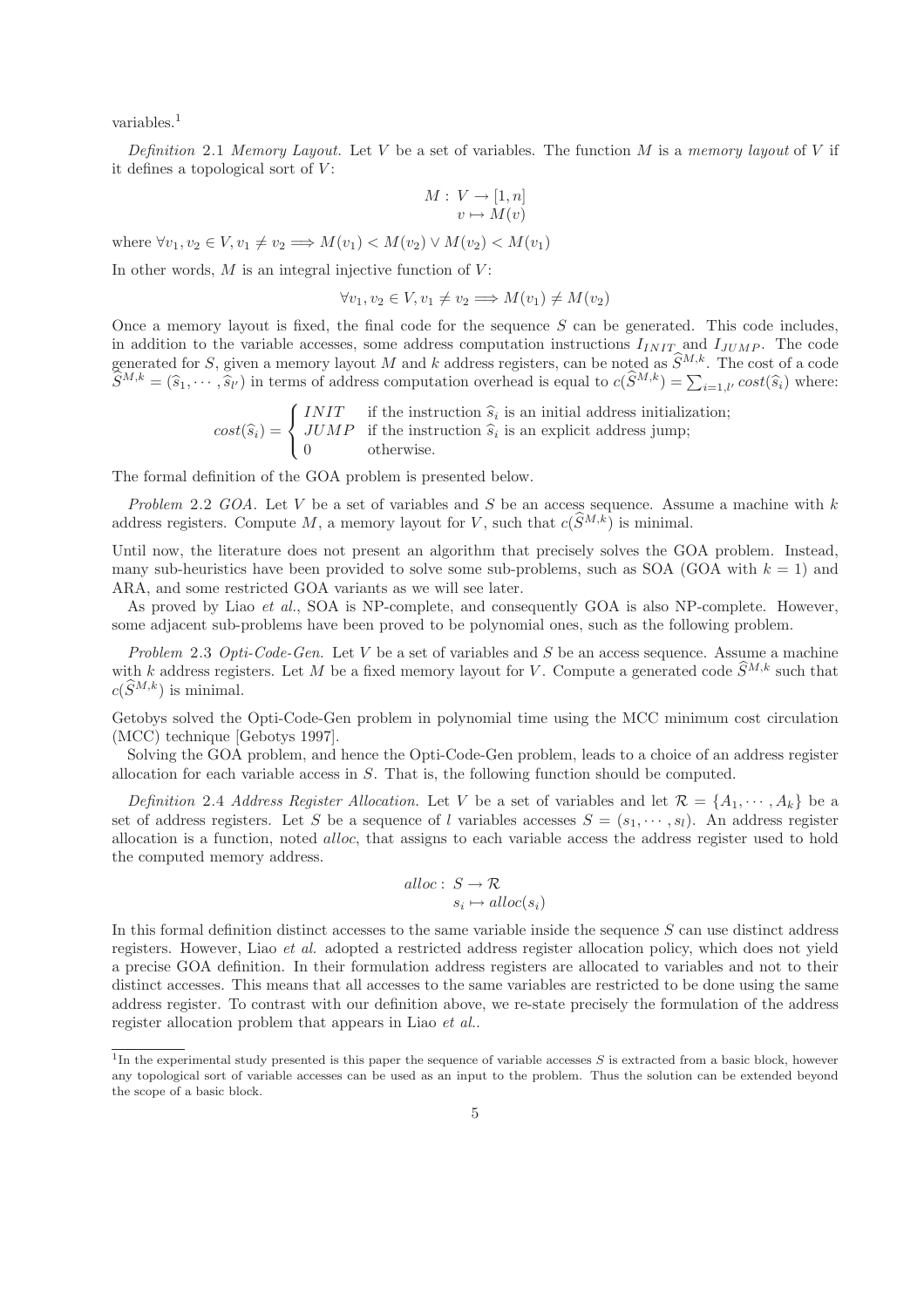Definition 2.5 Restricted Address Register Allocation. Let V be a set of variables and let  $\mathcal{R} = \{A_1, \dots, A_k\}$ be a set of address registers. Let S be a sequence of l variable accesses  $S = (s_1, \dots, s_l)$ . A restricted address register allocation is a function, noted  $\overline{alloc}$ , that assigns to each variable v an address register used to hold the computed memory address of  $v \in V$  in all accesses to this variable inside S.

$$
\overline{alloc}: V \to \mathcal{R}
$$

$$
v \mapsto \overline{alloc(s_i)}
$$

The above definition means that

$$
\overline{alloc}(v) = A_i \in \mathcal{R} \Longrightarrow \forall s_j \in S \text{ an access to } v, \text{alloc}(s_j) = A_i
$$

This is precisely the limitation in Liao's model. Unfortunately most papers that appeared after Liao's use this definition of ARA. In order to not confuse the reader who is familiar with the usual ARA problem, we will still use the term ARA in the remaining of this article instead of *restricted* ARA.

2.2.2 Sub-layouts. The definition of GOA given by Liao et al. is based on the concept of restricted ARA. Therefore, many articles decompose the GOA problem into steps that solve the ARA and SOA sub-problems separately. Such decompositions produce multiple memory sub-layouts instead of a unified one. Following are formal definitions of these sub-layouts and their composition.

Definition 2.6 Memory Sub-layout. Let V be a set of variables.  $\ddot{M}$  is a sub-layout of V associated to  $V' \subseteq V$  if and only if it defines a topological sort for  $V' \subseteq V$ .

$$
\ddot{M}: V' \to [1, n]
$$

$$
v \mapsto \ddot{M}(v)
$$

where  $\forall v_1, v_2 \in V', v_1 \neq v_2 \Longrightarrow \widetilde{M}(v_1) < \widetilde{M}(v_2) \lor \widetilde{M}(v_2) < \widetilde{M}(v_1)$ 

Definition 2.7 Composed Memory Layout. Let V be a set of variables. Let  $\ddot{M_1}$  $\tilde{W}_1, \cdots, \tilde{W}_p^{V_p}$  be a set of memory sub-layouts for V associated to the sub-sets of variables  $V_1 \subset V, \cdots, V_p \subset V$  resp. Let M be the function defined as follows:

$$
M: V_1 \cup \cdots \cup V_p \to [1, n]
$$
  

$$
v \mapsto M(v) = \tilde{M}_i(v) \text{ if } v \in V_i, \forall i \in [1, p]
$$

We call M a composed memory layout, noted  $M = \ddot{M}_1 \circ \cdots \circ \ddot{M}_p$ , if and only if

(1) The sets  $V_i$  define a partition of the set  $V$ :

$$
\begin{cases} V_1 \cup \dots \cup V_p = V \\ \forall i, j, V_i \cap V_j = \phi \end{cases}
$$

(2)  $M$  defines a topological sort of  $V$ :

$$
\forall v_1, v_2 \in V, v_1 \neq v_2 \Longrightarrow M(v_1) \neq M(v_2)
$$

## 3. MOTIVATING EXAMPLE

Using the processor model described in Section 2, consider the following 6-variable access sequence: 'a d b e c f b e c f a d'. According to the commonly used restricted address register allocation problem formulation, the variables are partionned into disjoint sets. Each set is accessed exclusively by a single AR. For example, variables  $\{a,b,c\}$  can be assigned to AR  $A_1$ , and variables  $\{d,e,f\}$  to AR  $A_2$ . According to the formal definitions of Section 2.1, this means that if access  $s_i = a$ , then  $alloc(s_i) = A_1$ , and so on. The variables assigned to each AR are then independently arranged in memory to form two independent sublayouts, as shown in Figure 2. ARs  $A_1$  and  $A_2$  independently access the variables, as shown in Figures 3(a) and 3(b). In this example, the AR assigned to each layout must perform one initialization and one jump. Thus, the address-computation overhead for each AR is 3 cycles, for a total of 6 cycles of overhead.

In the traditional approach to the GOA problem, the sub-layouts in Figure 2 are considered "optimal" for two reasons. First, no ordering exists for either variable subset,  $\{a,b,c\}$  or  $\{d,e,f\}$ , with less than 3 cycles of overhead. Second, no partitioning of the 6 variables exists that can produce sub-layouts with a total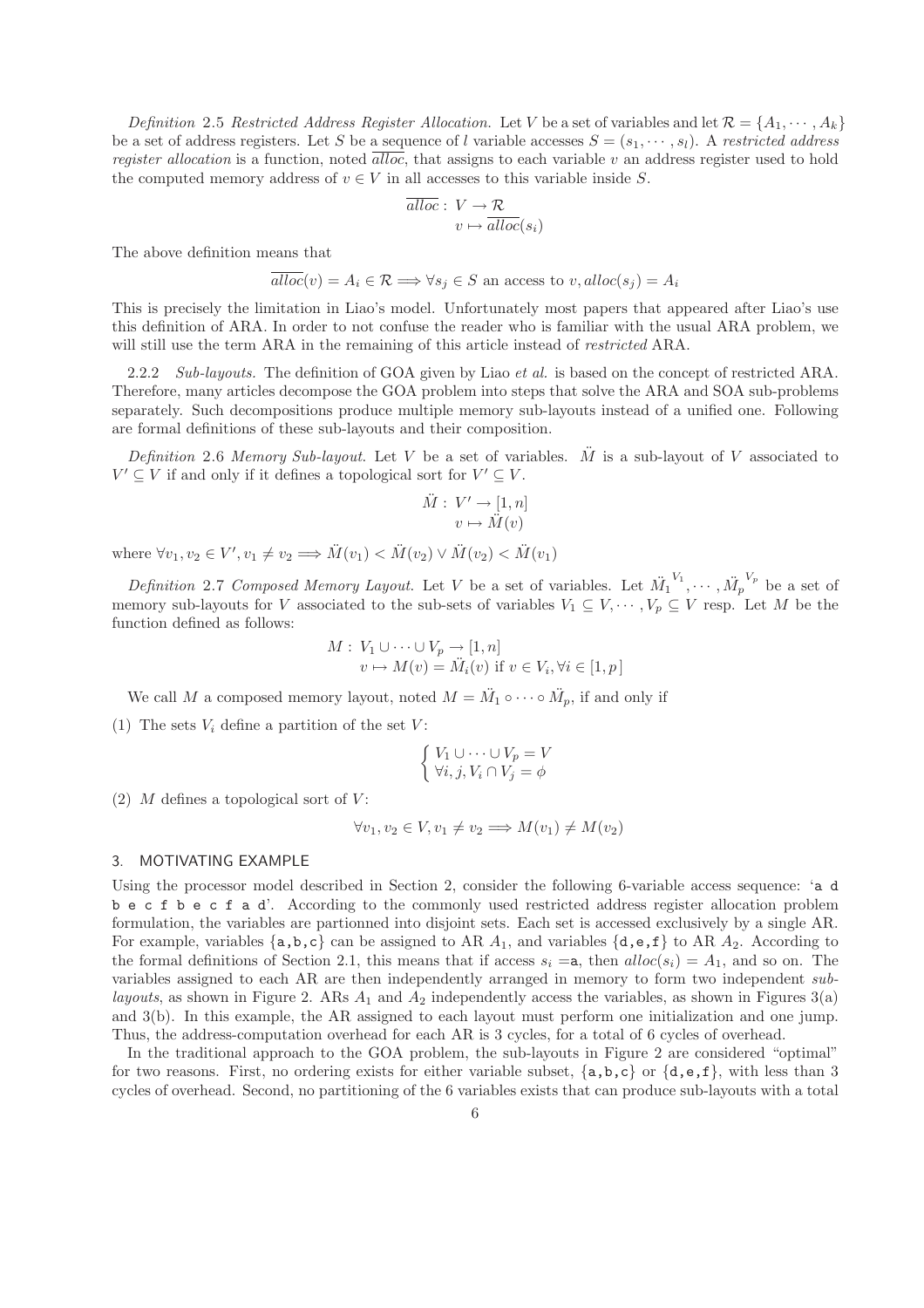

## the sub-layouts

| access                                                          | addressing                  | over- |  | access                          | addressing     | over- |  |
|-----------------------------------------------------------------|-----------------------------|-------|--|---------------------------------|----------------|-------|--|
|                                                                 | code                        | head  |  |                                 | code           | head  |  |
|                                                                 | $A_1 = \&a$                 | 2     |  |                                 | $A_2$ = &d     | 2     |  |
| a                                                               | $A_1$ += 1                  |       |  | d                               | $A_2$ += 1     |       |  |
| b                                                               | $A_1$ += 1                  |       |  | e                               | $A_2$ += 1     |       |  |
| C                                                               | $A_1$ -= 1                  |       |  | f                               | $A_2 = 1$      |       |  |
| b                                                               | $A_1$ += 1                  |       |  | e                               | $A_2$ += 1     |       |  |
| C                                                               | $A_1$ -= 2                  |       |  | f                               | $A_2 = 2$      |       |  |
| a                                                               | A <sub>1</sub>              |       |  | d                               | A <sub>2</sub> |       |  |
| (a) Addressing code to access the (b) Addressing code to access |                             |       |  |                                 |                |       |  |
|                                                                 | sub-layout in Figure $2(a)$ |       |  | the sub-layout in Figure $2(b)$ |                |       |  |

Fig. 2: Several memory layouts.

Fig. 3: The layouts in Figures 2(a) and 2(b) are accessed by address registers  $A_1$  and  $A_2$ , respectively. Overhead is incurred when an AR is initialized, or when an AR accesses two non-adjacent variables consecutively.

| access                                                                                    | addressing     | over-          | access       | addressing     | over-          | access       | addressing     | over-          |
|-------------------------------------------------------------------------------------------|----------------|----------------|--------------|----------------|----------------|--------------|----------------|----------------|
|                                                                                           | code           | head           |              | code           | head           |              | code           | head           |
|                                                                                           | $A_1$ = &a     | 2              |              | $A_1$ = &a     | 2              |              | $A_1$ = &b     | $\overline{2}$ |
|                                                                                           | $A_2$ = &d     | $\overline{2}$ |              | $A_2$ = &b     | $\overline{2}$ |              | $A_2$ = &a     | $\overline{2}$ |
| a                                                                                         | $A_1$ += 1     |                | a            | $A_1$ -= 5     | $\mathbf 1$    | a            | $A_2$ += 1     |                |
| d                                                                                         | $A_2$ += 1     |                | d            | $A_1$ += 1     |                | d            | $A_2$ += 1     |                |
| b                                                                                         | $A_1$ += 1     |                | b            | $A_2$ += 1     |                | b            | $A_1$ += 1     |                |
| e                                                                                         | $A_2$ += 1     |                | e            | $A_1$ += 1     |                | $\mathbf e$  | $A_2$ += 1     |                |
| $\mathsf{C}$                                                                              | $A_1 = 1$      |                | $\mathsf{C}$ | $A_2 = 1$      |                | $\mathsf{C}$ | $A_1$ -= 1     |                |
| $\mathtt f$                                                                               | $A_2 = 1$      |                | $\mathtt f$  | $A_1$ -= 1     |                | $\mathtt f$  | $A_2 = 1$      |                |
| $\mathbf b$                                                                               | $A_1$ += 1     |                | $\mathbf b$  | $A_2$ += 1     |                | b            | $A_1$ += 1     |                |
| e                                                                                         | $A_2$ += 1     |                | e            | $A_1$ += 1     |                | e            | $A_2$ += 1     |                |
| $\mathsf{C}$                                                                              | $A_1$ += 1     |                | $\mathsf{C}$ | $A_2$ += 1     |                | $\mathsf{C}$ | $A_1$ += 1     |                |
| $\mathtt f$                                                                               | $A_2 = 5$      | $\mathbf{1}$   | $\mathtt f$  | $A_1$          |                | $\mathtt f$  | $A_2$          |                |
| a                                                                                         | $A_2$          |                | a            | $A_2 = 5$      |                | a            | $A_1$ += 1     |                |
| d                                                                                         | A <sub>1</sub> |                | d            | A <sub>2</sub> |                | d            | A <sub>1</sub> |                |
| (b) Accessing layout $2(d)$<br>(a) Accessing layout $2(c)$<br>(c) Accessing layout $2(e)$ |                |                |              |                |                |              |                |                |

Fig. 4: Addressing code to access the layouts in Figures 2(c), 2(d), and 2(e). Allowing variables d and a to be accessed by both address registers (a) may reduce the overhead to 5 cycles; (b) may keep it at 6 cycles; or (c) may result in the minimum overhead value – 4 cycles.

overhead that is less than 6 cycles. However, these sub-layouts do not minimize the address-computation overhead of the input access sequence. The problem is the restriction that each set of variables be accessed by a single AR.

The memory layouts in Figure  $2(a)$  and  $2(b)$  can be placed contiguously in memory to form the single memory layout shown in Figure  $2(c)$ . Figure  $4(a)$  shows that when the general formulation to the address registration allocation problem (see definition 2.4) is adopted,  $A_1$  can be used for the last access of variable d (originally assigned to  $A_2$ ) without requiring additional overhead. Similarly,  $A_2$  is used for the last access of variable a (originally assigned to  $A_1$ ). This solution has an address-computation overhead of 5 cycles instead of 6.

Now, consider an alternative sub-layout to  $2(a)$ , with the variables ordered as  $\{b,c,a\}$ . Variables  $\{d,e,f\}$ are kept in the same order as shown in Figure 2(d). Similar to Figure 3, if variables  $\{d, e, f\}$  are assigned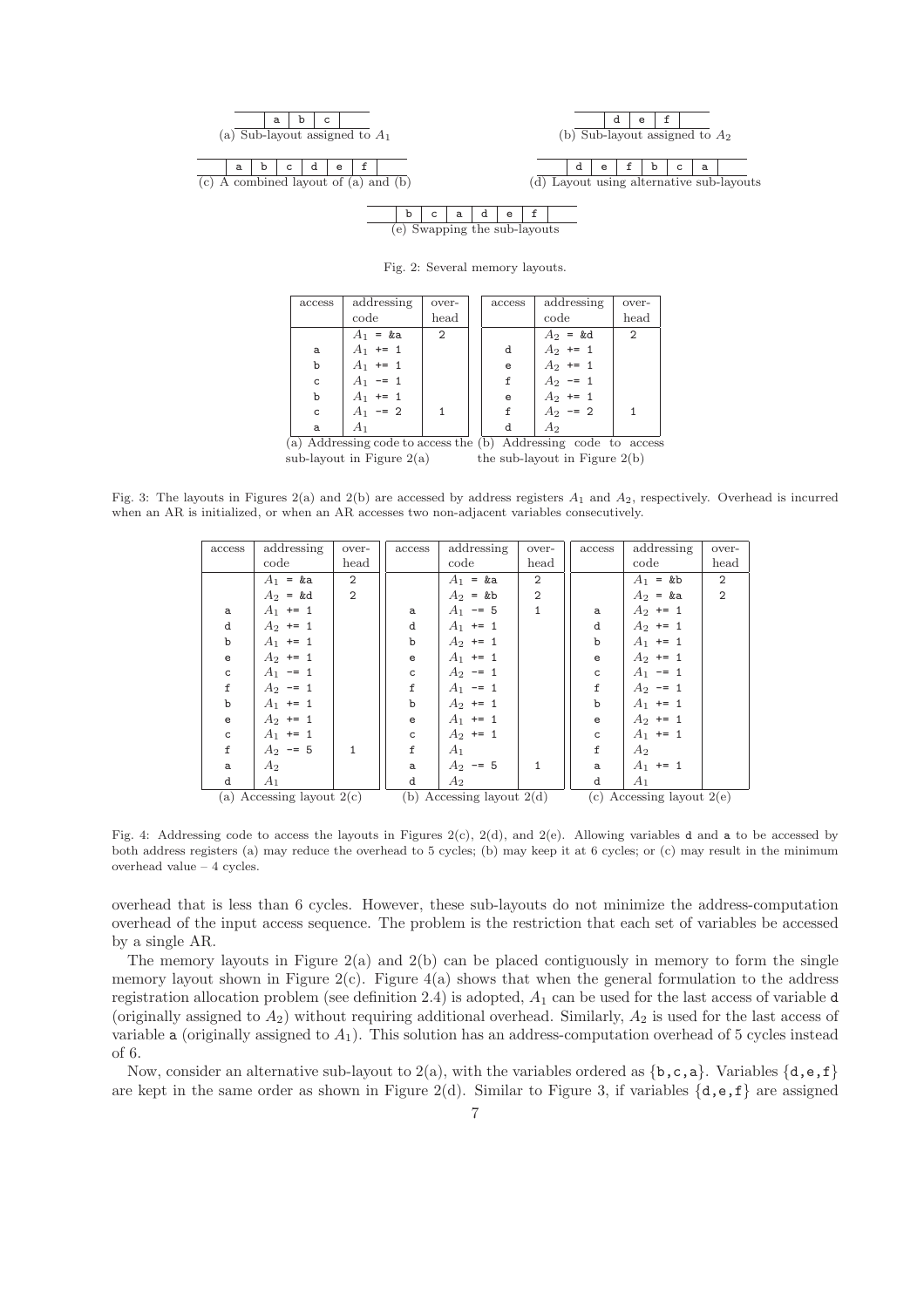to  $A_1$  and variables  $\{b,c,a\}$  are assigned to  $A_2$ , the total overhead is 6 cycles. If the two sub-layouts are placed contiguously in memory, as shown in Figure 4(b), the address-computation overhead is still 6 cycles.

However, if variables  $\{b,c,a\}$  are placed before variables  $\{d,e,f\}$ , producing the memory layout shown in Figure 2(e), and each variable can be accessed by more than one AR, then the address computation overhead is reduced to 4 cycles, as shown in Figure 4(c). Despite the similarities with memory layouts  $2(c)$  and  $2(d)$ , the layout in Figure 2(e) is the only one that allows for the minimum amount of address-computation overhead.

The objective of offset assignment is to minimize address-computation overhead. The above example highlights the fact that the traditional approach to solving GOA by using ARA and SOA does not minimize overhead because of the restriction that each variable must be accessed by a single AR. However, the networkflow technique can reduce the overhead of a memory layout by allowing multiple ARs to access a variable. Considering the network-flow technique for GOA raises the following questions:

- —Do different ARA and SOA heuristics affect the combined-layout overhead?
- —How to arrange sub-layouts to minimize address-computation costs?
- —How to determine whether a given memory layout is optimal?

### 4. COMPUTING ADDRESS-COMPUTATION OVERHEAD

The example in Section 3 indicates that variables must be accessed by multiple ARs to minimize addressingcode overhead. Thus, an optimal addressing code for a memory layout, M, is an assignment of accesses to ARs such that the access sequence, S, can be accessed with minimum overhead. In order to evaluate the overhead of memory layouts, optimal addressing code is required.

Gebotys proposes an algorithm to find optimal addressing code [Gebotys 1997]. The assignment of accesses to ARs can be found by transforming M and S into a directed cyclic network-flow graph. The minimum cost circulation (MCC) of the graph represents the optimal addressing code, and the cost of the circulation represents the minimum overhead for the memory layout. The MCC for a fixed memory layout can be computed using integer linear programming where the constraint matrix is totally unimodular, and thus, can be solved in polynomial time. In this paper, MCC is used to evaluate the quality of all memory layouts.

## 5. OFFSET ASSIGNMENT ALGORITHMS

Existing heuristic-based algorithms solve GOA as illustrated in Section 3. Given an access sequence S, and  $k$  ARs, a memory layout is found through the execution of the following steps:

- (1) ARA assigns each variable  $v \in V$  to a single AR  $A_i, 1 \leq i \leq k$ <sup>2</sup>
- (2) SOA finds a sub-layout  $m_i$  for the variables assigned to each AR  $A_i$ .
- (3) The memory-layout permutation (MLP) problem combines all sub-layouts  $m_1 \ldots m_k$  into a contiguous memory layout. MLP is absent from the literature because previous solutions to GOA assigned variables, rather than accesses, to ARs. MLP only appears when using traditional algorithms in conjunction with the MCC technique.

We use MCC to evaluate the performance of several ARA and SOA algorithms.

## 5.1 Simple Offset Assignment

Bartley introduced the SOA problem in 1992 and solved it as a maximum-weight Hamiltonian-path problem [Bartley 1992]. Given an access sequence S, construct a weighted access graph G. A path in G represents an ordering of variables in memory. Liao et al. refine the SOA problem formulation to a maximum-weight path cover problem [Liao et al. 1996], which is NP-complete. Thus, all subsequently proposed algorithms approximate a solution to the SOA problem by finding a path cover on G.

We examine five heuristic solutions to the SOA problem:

<sup>2</sup>Herein lies a fundamental difference between existing algorithms and the formulation presented in Definition 2.4. While existing algorithms assign each variable  $v \in V$  to a single AR, the address register allocation formulation in Section 2.1 assigns each variable access  $s \in S$  to an AR.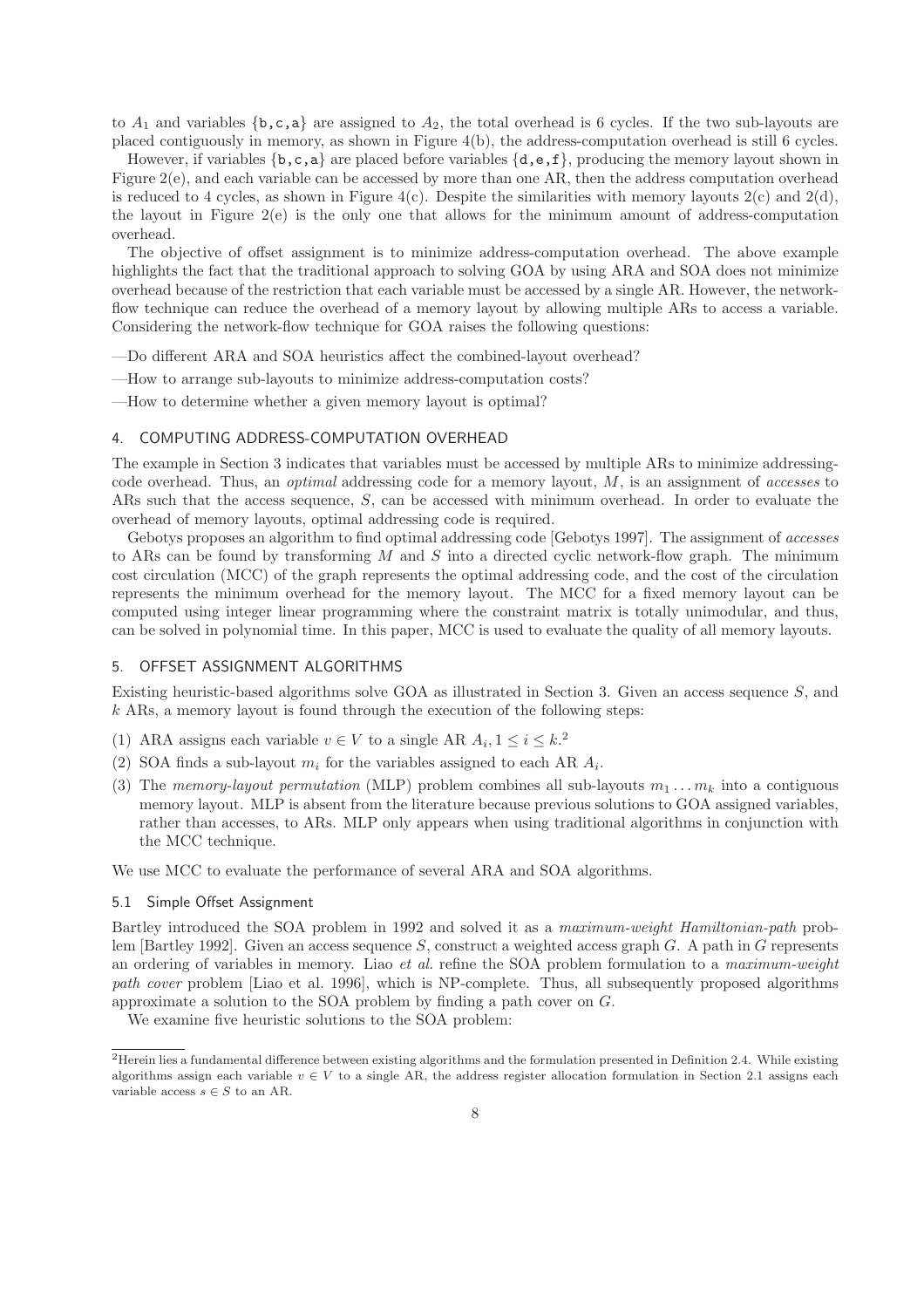- (1) Liao et al. propose an algorithm that builds the path cover, one edge at a time, by using a greedy heuristic to select edges in G [Liao et al. 1996].
- (2) Leupers extends the algorithm by Liao *et al.* by proposing a tie-break function to decide between edges of equal weights [Leupers and Marwedel 1996] [Leupers 2003].
- (3) Sugino et al. propose an algorithm that uses a greedy heuristic to remove one edge at a time from G until a valid path cover is formed [Sugino et al. 1996].
- (4) Liao and Leupers present a naive algorithm which builds a memory layout based on the declaration order of variables in the access sequence. The algorithm is also known as Order First Use (OFU) [Liao et al. 1996; Leupers 2003].
- (5) Liao also presents a branch-and-bound algorithm that finds the maximum-weight path cover [Liao 1996]. The algorithm has exponential time-complexity, but for small graphs, our implementation runs in a reasonable amount of time.

## 5.2 Address Register Assignment

In the GOA problem,  $k > 1$  ARs are used to access variables in memory. Liao *et al.* decompose the GOA problem into multiple instances of SOA by assigning each variable to an AR  $A_i$ . Let  $C(A_i)$  be the addresscomputation overhead for an optimal SOA solution to variables assigned to  $A_i$ . Liao *et al.* define the GOA problem as follows:

Given an access sequence S, the set of variables V, and k ARs, assign each  $v \in V$  to an AR  $A_i, 1 \leq i \leq k$ , such that  $\sum_{i=1}^k C(A_i)$  is minimum.

Solving this problem does not produce a memory layout  $-$  it is only an assignment of variables to ARs. Additionally, as shown in Section 3, assigning variables to ARs may not minimize address-computation overhead.

This paper examines several heuristic-based algorithms for ARA. In each case, an approximation of  $C(A_i)$ is required to estimate the overhead of assigning a variable to an AR. Any of the SOA algorithms in Section 5.1 can be used as a sub-routine to approximate  $C(A_i)$  for the following ARA algorithms:

- (1) Leupers and David propose a greedy algorithm that assigns variables to ARs by selecting one edge at a time from the access graph [Leupers and Marwedel 1996].
- (2) Sugino et al. use a heuristic-based algorithm that iteratively partitions the variables and selects the partitioning with the lowest estimated overhead [Sugino et al. 1996].
- (3) Zhuang et al.'s variable coalescing algorithm for offset-assignment problems assign variables to ARs [Zhuang et al. 2003].

### 5.3 Memory Layout Permutations

Figure 5 illustrates the process of generating a memory layout. ARA produces a set of disjoint access subsequences that are solved as independent SOA problems. Solving each SOA instance produces a memory layout called an ARA sub-layout. However, each ARA sub-layout is formed by the combination of disjoint paths from the SOA path cover. Each disjoint path in the path cover is called an SOA sub-layout and defines an ordering of variables in memory. Unless otherwise stated, the term sub-layout refers to an SOA sub-layout. In the traditional approach to offset assignment, each sub-layout is independent, and can be placed in memory arbitrarily.

However, Section 3 demonstrates that if a variable can be accessed by multiple ARs, address-computation overhead may be reduced by placing the sub-layouts contiguously in memory. Since the MCC technique allows variables to be accessed by multiple ARs, the sub-layouts can no longer be placed independently in memory. Let  $\ddot{M}_i$  be a sub-layout (for instance resulted from a sub-solution of GOA). So we can define a reverse memory layout as follows.

Definition 5.1 Reverse Memory Layout. Let M be a memory layout for a set of variables V. M is a reverse memory layout of  $M$  if it defines a topological sort of  $V$  in reverse order compared to  $M$ . For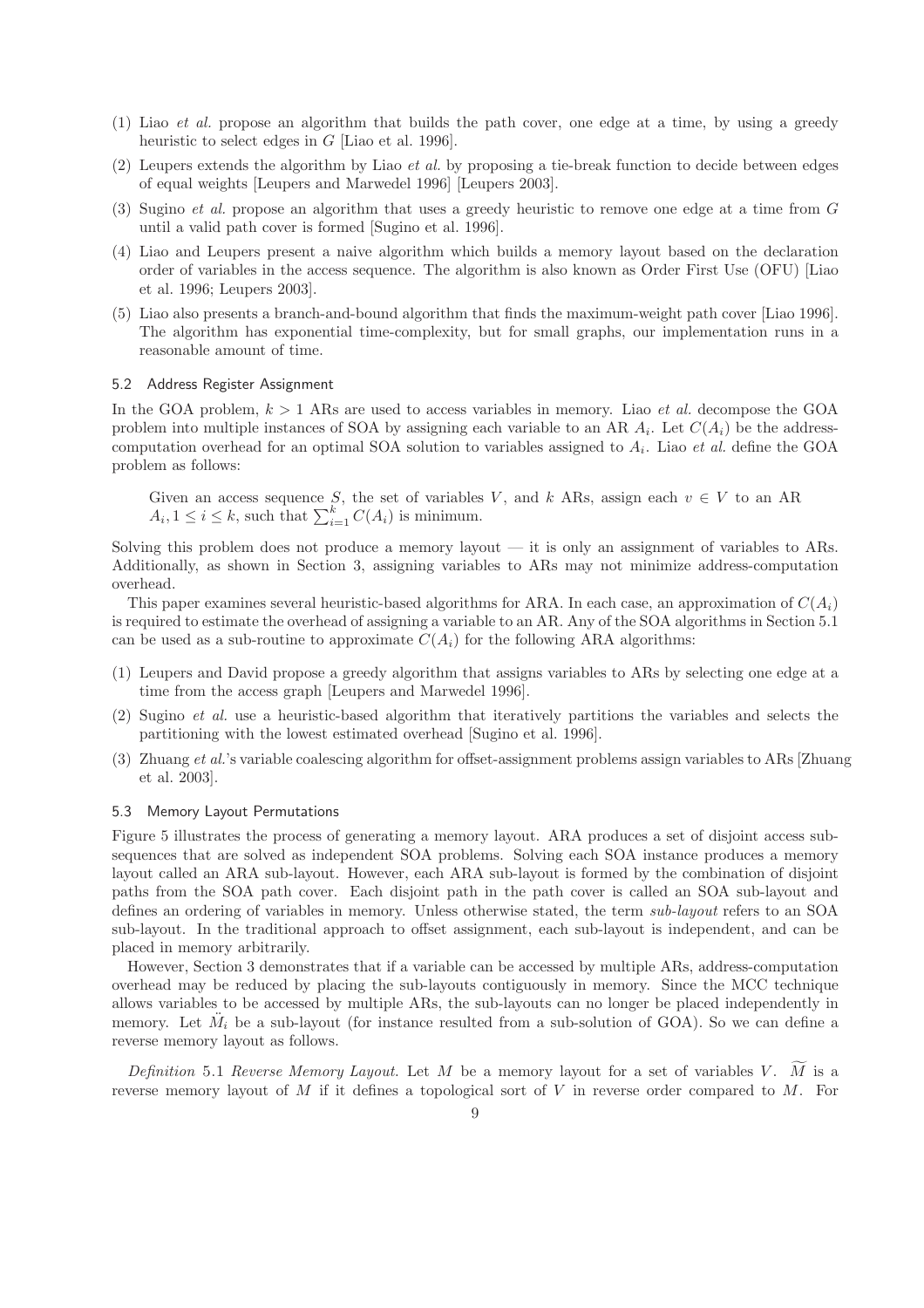

Fig. 5: Performing address register assignment followed by simple offset assignment generates memory sub-layouts that must be placed in memory. The problem of finding a placement that minimizes overhead is called the memory-layout permutation problem.



Fig. 6: Permutations of two sub-layouts

instance, the following function can be used to define the reverse memory layout of  $M$ .

$$
M: V \to [1, n]
$$
  

$$
v \mapsto \widetilde{M}(v) = n - M(v) + 1
$$

 $\ddot{M}_i$  and  $\ddot{M}_i$  produce the same local cost. Thus, a precise definition for the memory sub-layout composition problem must consider both  $\ddot{M}_i$  and  $\ddot{M}_i$ . Let  $(\ddot{M}_1|\ddot{M}_1)$  stand for an instance of either  $\ddot{M}_i$  or its reverse  $\ddot{M}_i$ . Now the memory-layout permutation (MLP) problem can be defined as follows:

Problem 5.2 MLP. Let  $V$  be a set of variables,  $S$  an access sequence and  $k$  be the number of address registers. Let there be p disjoint memory sub-layouts  $\ddot{M}_1, \cdots, \ddot{M}_p$ . Compute M a composed memory layout such that

$$
M = (\tilde{M}_1 | \tilde{\tilde{M}_1}) \circ \cdots \circ (\tilde{M}_p | \tilde{\tilde{M}_p})
$$

such that  $c(\widehat{S}^{M,k})$  is minimal.

The MLP solution space is extremely large:  $p$  sub-layouts can form  $p!$  permutations. For each permutation, each sub-layout can be placed in memory as either  $\ddot{M}_i$  or  $\ddot{M}_i$ . Thus, p sub-layouts originate  $(p!)(2^p)$  layouts. However, an ordering of layouts  $\ddot{M}_1,\ldots,\ddot{M}_p$  is equivalent to its reciprocal layout,  $\ddot{M}_p,\ldots,\ddot{M}_1$ , since all variables have the same relative offset to each other. Thus, the MLP solution space is  $\frac{(p!) (2^p)}{2}$  memory layouts. Figure 6 shows how 2 sub-layouts can form 8 possible layouts, half of which are reciprocals of another.

When reciprocals are considered, a single offset assignment problem with  $n$  variables has a solution space of  $\frac{n!}{2}$  memory layouts. If we let each variable be a sub-layout (producing n sub-layouts) then the MLP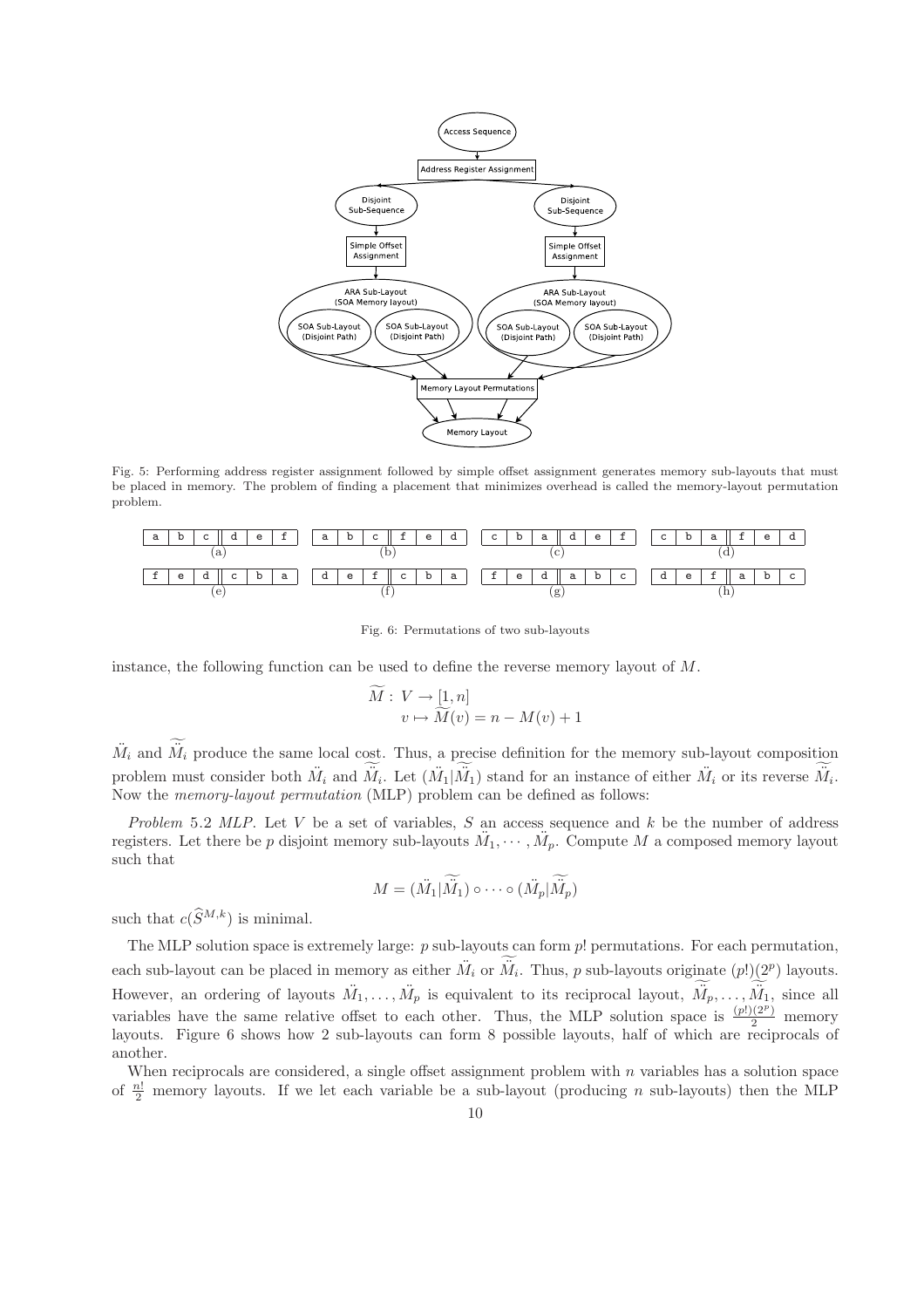problem is reduced to the offset assignment problem. In other words, MLP finds an ordering of sub-layouts to minimize overhead while GOA finds an ordering of variables. If the sub-layouts used in MLP are 1-variable long, then the problems are the same. This implies that if an algorithm solves the MLP problem, the same algorithm solves the offset assignment problem.

## 6. EVALUATING OFFSET ASSIGNMENT ALGORITHMS

Thus far, we have shown that existing heuristic offset-assignment algorithms are not optimal. Furthermore, we have shown that the existing approach to solving the GOA problem is incomplete, as the MLP problem has never been addressed. Despite these problems with existing algorithms, it is useful to compare how well these algorithms perform when used in conjunction with optimal address-code generation.

An extensive empirical evaluation of the available heuristic offset-assignment algorithms supports the following conclusions:

- —Contrary to the conjectures of other authors [Gebotys 1997], the selection of memory layout has a significant impact on address-computation overhead. Less than 0.1% of all memory layouts for the examined access sequences result in minimum overhead. Using optimal address-code generation alone (using the MCC technique) is not sufficient to minimize overhead.
- —The algorithms seldom produce memory sub-layouts that admit MLP solutions with the minimum possible overhead. For some access sequences, none of the algorithms produce sub-layouts that can form an optimal solution.
- —Using different ARA algorithms greatly impacts the quantity and quality of memory layout permutations. Conversely, using different SOA algorithms has little impact.

#### 6.1 Experimental Methodology

Figure 7 outlines the experimental methodology. For each access sequence, heuristic solutions to the offset assignment problem are found by using all combinations of three ARA and five SOA algorithms. Each combination produces a set of memory sub-layouts (see Figure 5). Since an algorithm for the MLP problem does not exist, we evaluate all possible concatenations of the sub-layouts. If  $m$  sub-layouts are produced, then there are  $p = \frac{(m!)(2^m)}{2}$  $\frac{2}{2}$  possible memory layouts. The address-computation overhead of each memory layout is computed using the MCC method. The results of this empirical evaluation are examined in terms of the distribution of overhead values for the layouts produced by each combination of ARA and SOA algorithms. These distributions are compared against each other, and against the entire solution space, to reveal the significance of the MLP problem, and how much it can be affected by ARA and SOA algorithms.

#### 6.2 Test Environment

This evaluation uses a processor model based on the TI C54X family of DSPs. This architecture requires two cycles of overhead to initialize an address registers (INIT) and one extra cycle to access non-adjacent memory locations (JUMP).

Access sequences are obtained from kernels in the UTDSP benchmark suite [Lee and Stoodley 1992], the MiBench suite [Guthaus et al. 2001], and the DSPStone suite [Zinojnovic et al. 1994]. Each kernel is compiled using -O2 optimization by gcc version 3.3.2. Unfortunately, the gcc compiler does not generate code for the C54X family of DSPs. Instead, we modified gcc to output access sequences from inner-most loops prior to register allocation. Then the overhead of access sequences and memory layouts are evaluated statically, using the MCC technique described in Section 4.

Given an access sequence with  $n$  variables, we compute the optimal memory layout by evaluating the MCC of all possible  $\frac{n!}{2}$  layouts (see Section 5.3). Due to the exponential growth of the solution space, experiments are restricted to sequences with up to 12 variables. For  $n = 12$ , this exhaustive search took over 30 hours on a 14-node dual Opteron 248 cluster. The benchmark kernels that produced access sequences with  $n \leq 12$ and are shown in Table I.

## 6.3 The Efficiency of Offset Assignment Heuristics

Tables II-IV show a summary of the address-computation overhead for all memory layouts evaluated in this study. The Exhaustive column shows the number of memory layouts with a particular overhead in the solution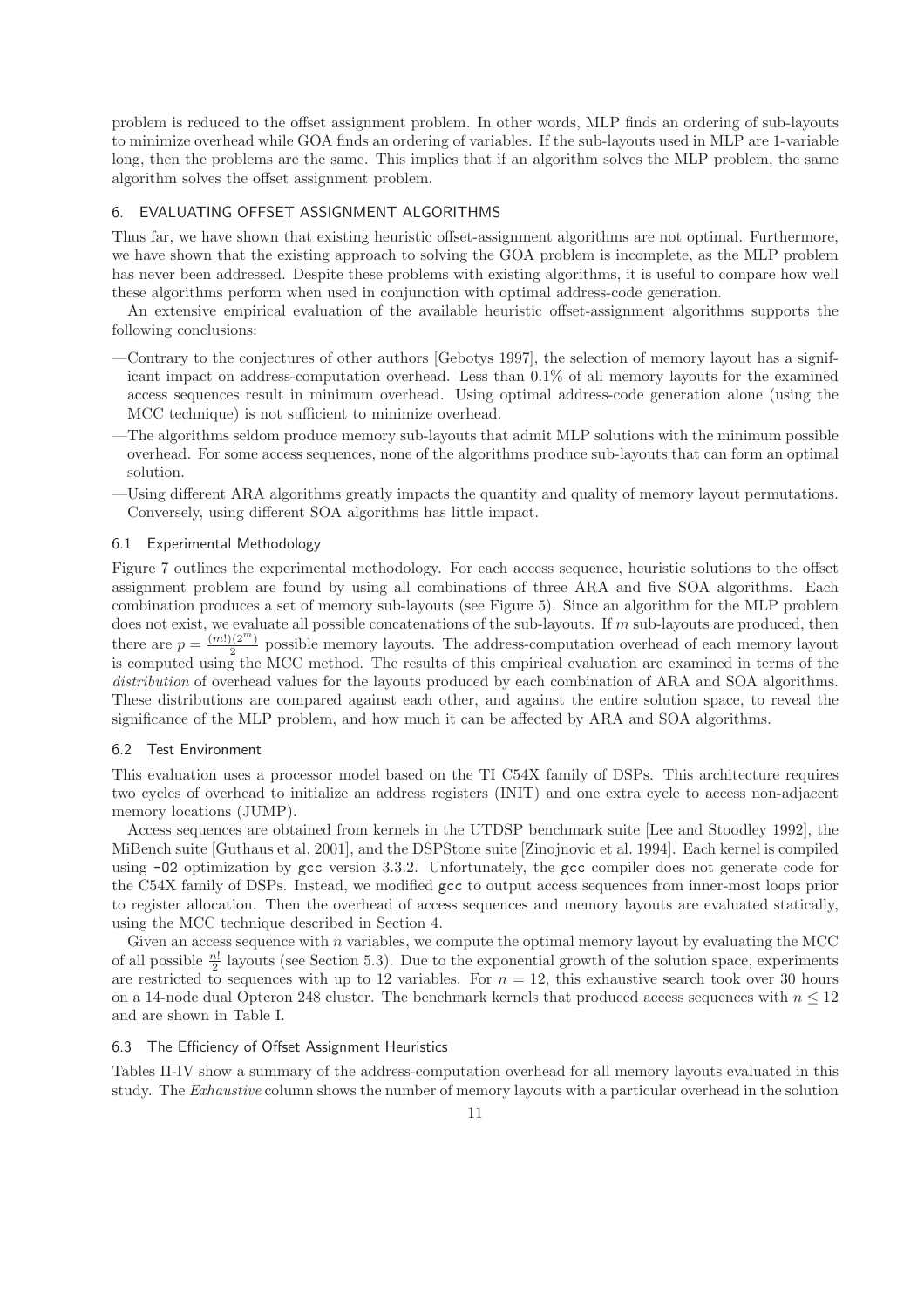

Fig. 7: Procedure for evaluating offset assignment algorithms. There are 15 paths in the chart, for the 15 combinations of ARA and SOA algorithms.

| Kernel                    | Suite            | Length | Variables | Number of   |
|---------------------------|------------------|--------|-----------|-------------|
|                           |                  |        |           | Memory      |
|                           |                  |        |           | Layouts     |
| iir_arr                   | UTDSP            | 21     | 8         | 20,160      |
| iir_arr_swp               | UTDSP            | 33     | 12        | 239,500,800 |
| latnrm_arr_swp            | UTDSP            | 30     | 10        | 1,824,400   |
| latnrm_ptr                | UTDSP            | 30     | 10        | 1,824,400   |
| $\text{laturm\_ptr\_swp}$ | UTDSP            | 30     | 10        | 1,824,400   |
| $bf_c$ cbc.c $\_1$        | MiBench Security | 20     | 10        | 1,814,400   |
| sha.c 7                   | MiBench Security | 18     | 10        | 1,814,400   |
| zdeflate.c.4              | MiBench Security | 25     | 10        | 1,814,400   |
| jccolor.c_0               | MiBench Consumer | 18     | 10        | 1,814,400   |
| jdmerge.c_1               | MiBench Consumer | 13     | 10        | 1,814,400   |
| lame.c.39                 | MiBench Consumer | 19     | 10        | 1,814,400   |
| $\text{timing.c.4}$       | MiBench Telecom  | 18     | 10        | 1,814,400   |
| $convert.c_0$             | <b>DSP</b> stone | 18     | 9         | 181,440     |
| speed_control.c_9         | <b>DSPstone</b>  | 19     | 8         | 20,160      |
| tone_detector.c_0         | <b>DSP</b> stone | 20     | 8         | 20,160      |

Table I: Size of problem and solution space for selected kernels

space for each GOA problem. The *Algorithmic* columns of Tables II-IV show the *combined* distribution and average address-computation overhead for memory layouts produced by all 15 combinations of the ARA and SOA algorithms. These tables show how frequently the concatentation of sub-layouts, produced by some combination of an SOA and ARA algorithm, produces a memory layout with a particular overhead. For instance, in Table III even though the exhaustive search indicates that there is a single layout for the access sequence bf cbc.c 1 with an overhead of two cycles, this layout is generated fifteen times by the combination of sub-layouts. The motivation for examining the distribution of cycle overhead over all possible layouts for each sequence is to characterize the search space and thus provide solid basis to compare the different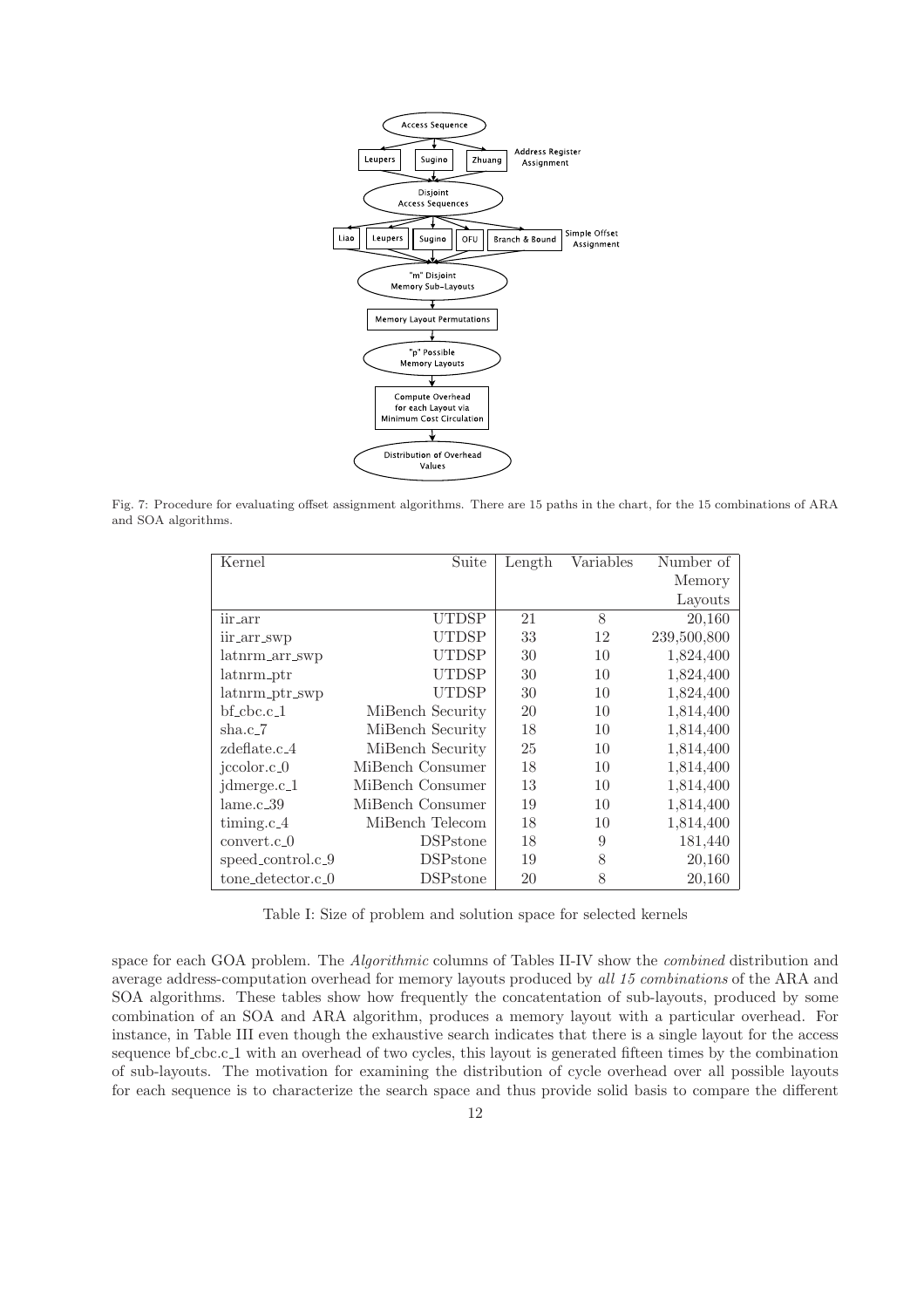algorithms.

Even though it is known that heuristic-based algorithms are sub-optimal, it is interesting to note that no combination of an SOA and ARA algorithm can produce sub-layouts that generate an optimal memory layout for some sequences. However, it is surprising to observe that the heuristic algorithms can produce sublayouts that generate memory layouts that vary significantly in overhead, even in the presense of an optimal address-code generation algorithm. The average overhead of all layouts in each GOA problem ranges from 18% to 176% higher than minimum. Additionally, at least 98% of all layouts have an overhead 33% to 100% higher than minimum. Thus, even when the MCC technique is used to find optimal addressing code, the selection of memory layout has a significant impact on address-computation overhead.

The distribution of the overheads obtained using the heuristic-based algorithms presented in Sections 5.2 and 5.1 indicate that, in general, the algorithms are not very effective at minimizing overhead. The average overhead of layouts produced by the algorithms for each access sequence ranges from 40% to 60% higher than minimum and is only slightly lower than average overhead of all layouts in the solution space. The importance of selecting a suitable way to combine sub-layouts cannot be overstated. For instance, a surprising finding is that the heuristically-generated sub-layouts for a given instance of the problem can be combined in one way to generate the best possible overhead for that instance, and the same sub-layouts can be combined in another way to generate the worst possible overhead.

#### 6.4 The Efficiency of ARA Heuristics

Each of the three ARA algorithms — Leupers, Sugino, and Zhuang — can be combined with five SOA algorithms (Figure 7) to produces a memory layout. All of the layouts produced by an ARA algorithm are combined into a set. The distribution of overhead values for the possible layouts produced by each ARA algorithm are shown in Figure 8. For instance, Figure 8(a) shows that Leupers' ARA algorithm can admit over 100 layouts with 6 cycles of overhead and 5 layouts with 5 cycles of overhead. Each of these layouts are obtained by using different SOA and MLP solutions, but all use Leupers' ARA algorithm.

For each access sequence, the total number of layouts varies between each ARA algorithm because each algorithm may use a different number of ARs, yielding a different number of permutations (see Section 5.3). Figure 8 indicates that ARA algorithms producing fewer layouts, such as Sugino's, tend to produce better layouts. This result indicates that it is frequently disadvantageous to use all available ARs. For instance, in Figure 8(b), Leupers and Marwedel's ARA algorithm yields a total of 9600 possible layouts, two of which have a 7-cycle overhead. Alternatively, the ARA algorithm proposed by Sugino *et al.* generates a total of 2688 possible layouts, with 61 7-cycle-overhead layouts. Similar distributions occur for the other access sequences.

The results also suggest that locally optimal sub-layouts do not lead to globally optimal memory layouts. An ARA algorithm using more ARs assigns fewer variables to each register. In the case of Leupers and Marwedel's algorithm, and occasionally Zhuang's algorithm, as few as two variables may be assigned to an AR. Two variables can be trivially accessed without incurring JUMP overhead and are locally optimal. However, if the two variables are not adjacent in the optimal memory layouts, then the MLP solution space will never contain an optimal layout.

### 6.5 The Efficiency of SOA Heuristics

The distributions in Figure 9 are complementary to those in Figure 8, but focused on the layouts produced by each of the five SOA algorithms. For instance, Figure 9(b) shows that the SOA algorithm designed by Sugino et al. can admit over 1000 layouts with 9 cycles of overhead. Each of these layouts are obtained by combining Sugino et al.'s SOA algorithm with one of the three ARA algorithms.

SOA algorithms are used to estimate increases in overhead when variables are assigned to ARs; which, in turn, affects the number of sub-layouts produced by the ARA algorithms. Consequently, the total number of layouts varies between each SOA algorithm for each access sequence in Figure 9. Low variability between the algorithms can be partly attributed to the problem sizes. The access sequences only access 8 to 12 variables, and the ARA algorithms assign at most 6 variables to each address register. Because the SOA sub-problems are small the algorithms produce similar, and possibly optimal, sub-layouts. Specifically, no SOA algorithm consistently produces sub-layouts that admit the greatest number of optimal or near-optimal layouts. In two access sequences, OFU admits the most number of low-overhead layouts, while in one other sequence,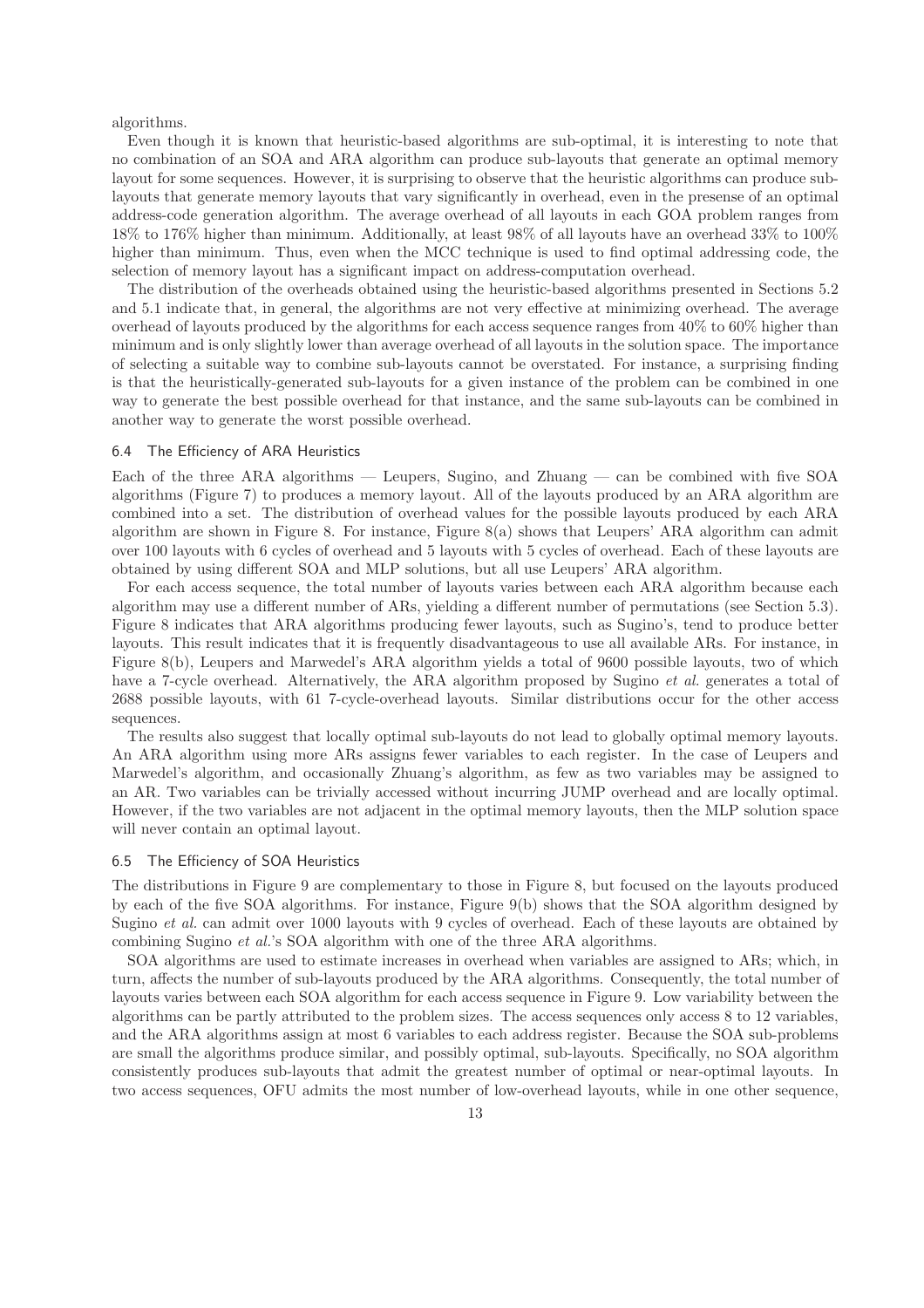|                  |                  | Exhaustive     |                             | Algorithmic      |                             |  |
|------------------|------------------|----------------|-----------------------------|------------------|-----------------------------|--|
| Access           | overhead         | Number of      | $\overline{\% \text{ of }}$ | Layout           | $\overline{\% \text{ of }}$ |  |
| Sequence         | (cycles)         | Layouts        | Layouts                     | Frequency        | Layouts                     |  |
|                  | 4                | $\overline{5}$ | 0.02%                       | $\theta$         | $0.00\%$                    |  |
|                  | $\overline{5}$   | 281            | 1.39%                       | 125              | 34.72%                      |  |
| iir_arr          | $\boldsymbol{6}$ | 5707           | 28.31%                      | 235              | 65.28%                      |  |
|                  | $\overline{7}$   | 10526          | 52.21%                      | $\overline{0}$   | $0.00\%$                    |  |
|                  | 8                | 3641           | 18.06%                      | $\theta$         | $0.00\%$                    |  |
| Average overhead |                  | 6.87           |                             | 5.65             |                             |  |
|                  | $\,6$            | 144            | $0.00\%$                    | $\overline{0}$   | $0.00\%$                    |  |
|                  | $\overline{7}$   | 19557          | 0.01%                       | 72               | 0.33%                       |  |
|                  | 8                | 1514917        | 0.63%                       | 2240             | 10.23%                      |  |
| iir_arr_swp      | 9                | 21757157       | 9.08%                       | 6515             | 29.77%                      |  |
|                  | 10               | 90478895       | 37.78%                      | 10496            | 47.95%                      |  |
|                  | 11               | 104101226      | 43.47%                      | 2565             | 11.72%                      |  |
|                  | 12               | 21628904       | 9.03%                       | $\overline{0}$   | $0.00\%$                    |  |
| Average overhead |                  | 10.51          |                             | 9.60             |                             |  |
|                  | 6                | 323            | 0.02%                       | $\overline{117}$ | $0.60\%$                    |  |
|                  | $\overline{7}$   | 10785          | 0.59%                       | 303              | 1.55%                       |  |
| latnrm_arr_swp   | 8                | 253379         | 13.96%                      | 7067             | 36.26%                      |  |
|                  | 9                | 918134         | 50.60%                      | 8198             | 42.07%                      |  |
|                  | 10               | 631779         | 34.82%                      | 3803             | 19.51%                      |  |
| Average overhead |                  | 9.20           |                             | 8.78             |                             |  |
|                  | $\,$ 6 $\,$      | 1449           | $0.08\%$                    | 28               | 0.21%                       |  |
|                  | $\overline{7}$   | 29682          | 1.64%                       | 481              | 3.68%                       |  |
| latnrm_ptr       | 8                | 456647         | 25.17%                      | 6093             | 46.58%                      |  |
|                  | 9                | 929244         | 51.21%                      | 6268             | 47.92%                      |  |
|                  | 10               | 397378         | 21.90%                      | 210              | 1.61%                       |  |
| Average overhead |                  | 8.93           |                             | 8.47             |                             |  |
|                  | $\overline{6}$   | 323            | 0.02%                       | $\overline{5}$   | 0.04%                       |  |
|                  | $\overline{7}$   | 7706           | 0.42%                       | 138              | 1.04%                       |  |
| latnrm_ptr_swp   | 8                | 225109         | 12.41%                      | 3734             | 28.19%                      |  |
|                  | 9                | 905303         | 49.90%                      | 5881             | 44.39%                      |  |
|                  | 10               | 675959         | 37.26%                      | 3490             | 26.34%                      |  |
| Average overhead |                  | 9.24           |                             | 8.96             |                             |  |

Table II: Number of layouts with a specific address-computation overhead, for the entire solution space. The Exhaustive column shows distribution of memory layouts in the solution space. The Algorithmic column shows the combined distribution of layouts produced by the 15 different ARA and SOA combinations.

Sugino et al.'s SOA algorithm admits the most number of optimal layouts.

Figure 9 also further supports previous suggestions that combining optimal sub-layouts does not result in optimal layouts. For instance, in Figure  $9(e)$ , the OFU algorithm generates sub-layouts that combined to form optimal memory layouts, while the Branch-and-Bound algorithm, which finds optimal sub-layouts, does not admit any optimal memory layouts.

## 7. RELATED WORK

Although Leupers has presented a comprehensive experimental evaluation of algorithms for the SOA problem [Leupers 2003], the experimental study presented in this paper is the first comparative evaluation of algorithms for the GOA problem. It has three distinguishing features:

—GOA is evaluated as three problems: address register assignment, simple offset assignment, and memory-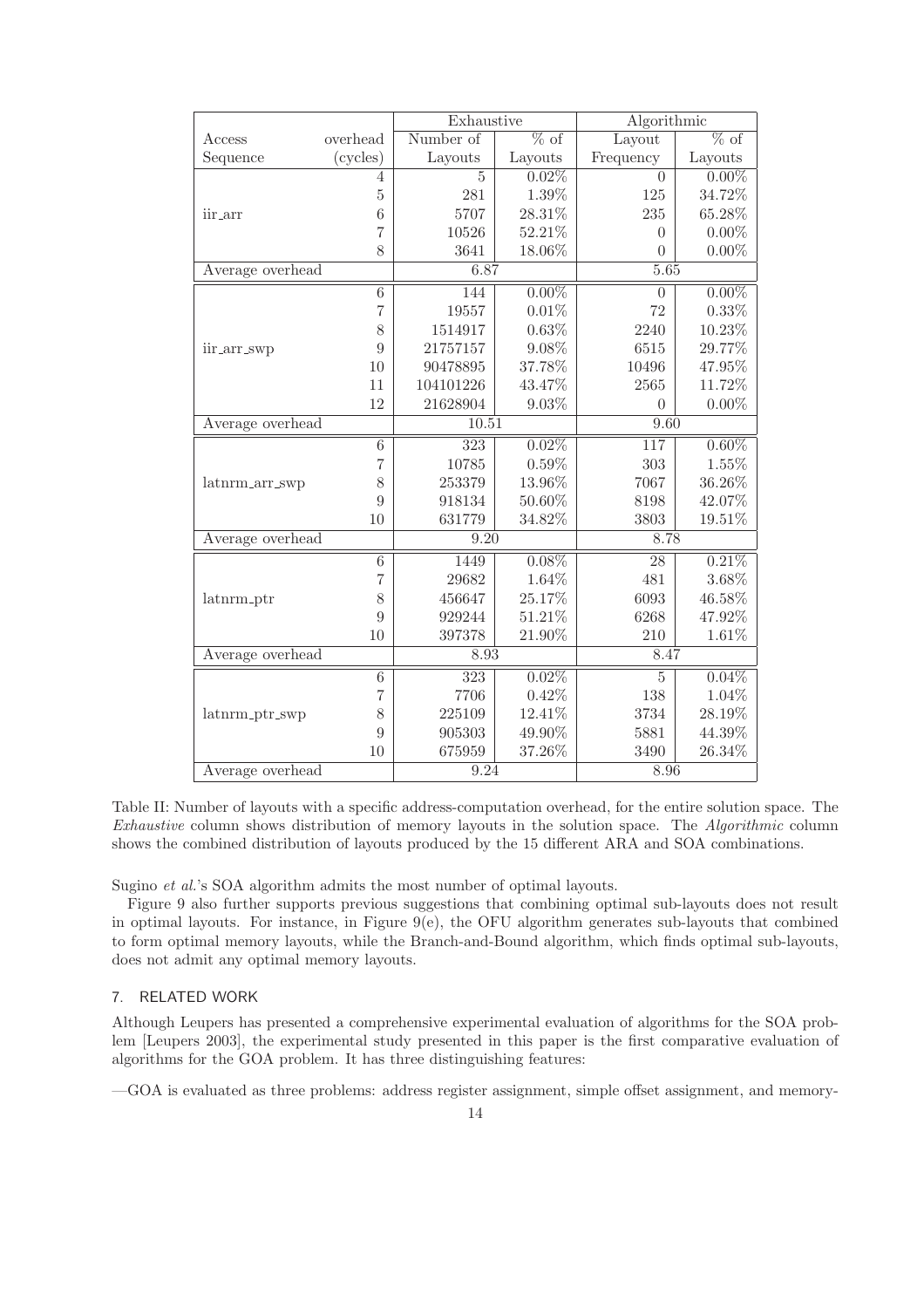|                   |                  | Exhaustive |           | Algorithmic      |                             |  |
|-------------------|------------------|------------|-----------|------------------|-----------------------------|--|
| Access            | overhead         | Number of  | $%$ of    | Layout           | $\overline{\% \text{ of }}$ |  |
| Sequence          | (cycles)         | Layouts    | Layouts   | Frequency        | Layouts                     |  |
|                   | $\overline{2}$   | 1          | $0.00\%$  | 15               | $0.16\%$                    |  |
|                   | $\overline{3}$   | 23         | $0.00\%$  | 60               | 0.62%                       |  |
| bf_cbc.c_1        | $\overline{4}$   | 1737       | $0.10\%$  | 610              | $6.35\%$                    |  |
|                   | $\overline{5}$   | 30441      | 1.68%     | 3085             | $32.10\%$                   |  |
|                   | $\boldsymbol{6}$ | 220314     | 12.14%    | 5840             | 60.77%                      |  |
|                   | 7                | 668266     | 36.83%    | $\theta$         | $0.00\%$                    |  |
|                   | 8                | 670058     | 36.93%    | $\theta$         | $0.00\%$                    |  |
|                   | 9                | 206280     | 11.37%    | $\overline{0}$   | $0.00\%$                    |  |
|                   | 10               | 17280      | 0.95%     | $\Omega$         | $0.00\%$                    |  |
| Average overhead  |                  | 7.47       |           | 5.53             |                             |  |
|                   | $\overline{4}$   | 892        | 0.05%     | $\overline{56}$  | 5.74%                       |  |
|                   | $\overline{5}$   | 18834      | 1.04%     | 300              | 30.74%                      |  |
| sha.c.7           | $\boldsymbol{6}$ | 163925     | $9.03\%$  | 620              | 63.52%                      |  |
|                   | $\overline{7}$   | 622917     | 34.33%    | $\theta$         | $0.00\%$                    |  |
|                   | 8                | 722800     | $39.84\%$ | $\theta$         | $0.00\%$                    |  |
|                   | 9                | 265592     | 14.64%    | $\overline{0}$   | $0.00\%$                    |  |
|                   | 10               | 19440      | 1.07%     | $\theta$         | $0.00\%$                    |  |
| Average overhead  |                  | 7.61       |           | 5.58             |                             |  |
|                   | $\overline{4}$   | 284        | 0.02%     | 64               | 6.93%                       |  |
|                   | $\rm 5$          | 9302       | 0.51%     | 440              | 47.62%                      |  |
| zdeflate.c_4      | $\boldsymbol{6}$ | 122413     | 6.75%     | 482              | 52.16%                      |  |
|                   | 7                | 580856     | 32.01%    | $\overline{2}$   | 0.22%                       |  |
|                   | 8                | 797795     | 43.97%    | $\theta$         | $0.00\%$                    |  |
|                   | 9                | 280278     | 15.45%    | $\overline{0}$   | $0.00\%$                    |  |
|                   | 10               | 23472      | 1.29%     | $\overline{0}$   | $0.00\%$                    |  |
| Average overhead  |                  | 7.71       |           | 5.80             |                             |  |
|                   | $\overline{4}$   | 68         | $0.34\%$  | 36               | 23.38%                      |  |
|                   | $\bf 5$          | 932        | $4.62\%$  | $\rm 95$         | 61.69%                      |  |
| tone_detector.c_0 | $\boldsymbol{6}$ | 6870       | 34.08%    | 23               | 14.94%                      |  |
|                   | $\overline{7}$   | 10731      | 53.23%    | $\theta$         | $0.00\%$                    |  |
|                   | 8                | 1559       | $7.73\%$  | $\overline{0}$   | $0.00\%$                    |  |
| Average overhead  |                  | 6.63       |           | 4.92             |                             |  |
|                   | $\,4\,$          | 648        | 0.04%     | 106              | $10.61\%$                   |  |
|                   | $\rm 5$          | 18308      | $1.01\%$  | 413              | $41.34\%$                   |  |
| jdmerge.c_1       | $\,6$            | 171960     | 9.48%     | 480              | 48.05%                      |  |
|                   | $\,7$            | 629580     | 34.70%    | $\boldsymbol{0}$ | $0.00\%$                    |  |
|                   | $8\,$            | 713080     | $39.30\%$ | $\overline{0}$   | $0.00\%$                    |  |
|                   | 9                | 261384     | 14.41%    | $\theta$         | $0.00\%$                    |  |
|                   | 10               | 19440      | $1.07\%$  | $\theta$         | $0.00\%$                    |  |
| Average overhead  |                  | 7.60       |           | 5.37             |                             |  |
|                   |                  |            |           |                  |                             |  |

Table III: Number of layouts with a specific address-computation overhead, for the entire solution space for the MiBench suite (part 1)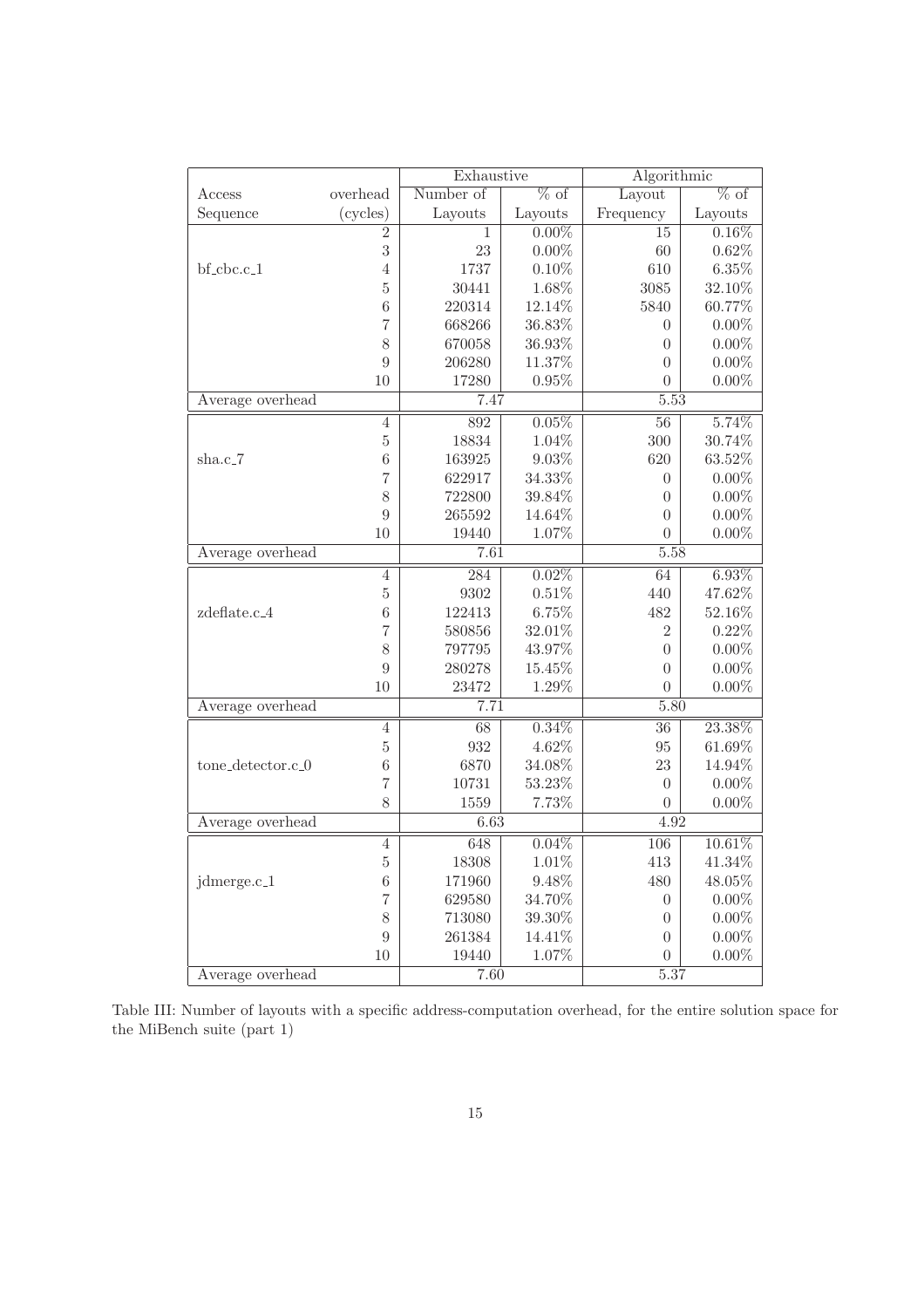|                        |                | Exhaustive       |                             | Algorithmic      |                             |  |
|------------------------|----------------|------------------|-----------------------------|------------------|-----------------------------|--|
| Access                 | overhead       | Number of        | $\overline{\% \text{ of }}$ | Layout           | $\overline{\% \text{ of }}$ |  |
| Sequence               | (cycles)       | Layouts          | Layouts                     | Frequency        | Layouts                     |  |
|                        | 4              | 188              | 0.01%                       | 116              | 1.20%                       |  |
|                        | $\overline{5}$ | 6222             | $0.34\%$                    | 1085             | 11.27%                      |  |
| timing.c <sub>-4</sub> | $\overline{6}$ | 99796            | $5.50\%$                    | 4510             | 46.83%                      |  |
|                        | $\overline{7}$ | 539947           | 29.76%                      | 3920             | 40.70%                      |  |
|                        | 8              | 828763           | 45.68%                      | $\overline{0}$   | $0.00\%$                    |  |
|                        | 9              | 309748           | 17.07%                      | $\overline{0}$   | $0.00\%$                    |  |
|                        | 10             | 29736            | $1.64\%$                    | $\boldsymbol{0}$ | $0.00\%$                    |  |
| Average overhead       |                | 7.79             |                             | 6.27             |                             |  |
|                        | $\overline{3}$ | $\overline{1}$   | $0.00\%$                    | $8\,$            | $0.82\%$                    |  |
|                        | $\overline{4}$ | 289              | $0.16\%$                    | 22               | 2.27%                       |  |
| $convert.c_0$          | $\rm 5$        | 5261             | $2.90\%$                    | 240              | 24.74%                      |  |
|                        | $\,$ 6 $\,$    | 37349            | 20.58%                      | 700              | 72.16%                      |  |
|                        | $\overline{7}$ | 85422            | 47.08%                      | $\overline{0}$   | $0.00\%$                    |  |
|                        | 8              | $\!7538$         | 26.20%                      | $\overline{0}$   | $0.00\%$                    |  |
|                        | $\overline{9}$ | 5580             | $3.08\%$                    | $\overline{0}$   | $0.00\%$                    |  |
| Average overhead       |                | 7.05             |                             | 5.68             |                             |  |
|                        | $\overline{4}$ | $\overline{218}$ | 1.08%                       | $\overline{36}$  | 26.47%                      |  |
|                        | $\rm 5$        | 2547             | 12.63%                      | 100              | 73.53%                      |  |
| speed_control.c_9      | $\overline{6}$ | 7880             | $39.09\%$                   | $\boldsymbol{0}$ | $0.00\%$                    |  |
|                        | $\overline{7}$ | 8435             | 41.84%                      | $\overline{0}$   | $0.00\%$                    |  |
|                        | 8              | 1080             | $5.36\%$                    | $\overline{0}$   | $0.00\%$                    |  |
| Average overhead       |                | 6.38             |                             | 4.74             |                             |  |
|                        | $\overline{4}$ | 176              | 0.01%                       | 72               | 0.75%                       |  |
|                        | $\rm 5$        | 6140             | 0.34%                       | 686              | 7.13%                       |  |
| jccolor.c_0            | $\overline{6}$ | 95145            | $5.24\%$                    | 3550             | 36.87%                      |  |
|                        | $\overline{7}$ | 517317           | $28.51\%$                   | 5320             | 55.26%                      |  |
|                        | 8              | 824619           | $45.45\%$                   | $\overline{0}$   | $0.00\%$                    |  |
|                        | 9              | 342095           | 18.85%                      | $\overline{0}$   | $0.00\%$                    |  |
|                        | 10             | 28908            | $1.59\%$                    | $\overline{0}$   | $0.00\%$                    |  |
| Average overhead       |                | 7.82             |                             | 6.47             |                             |  |
|                        | $\overline{4}$ | 324              | 0.02%                       | $\overline{16}$  | $1.64\%$                    |  |
|                        | $\rm 5$        | 8086             | $0.45\%$                    | 60               | $6.15\%$                    |  |
| lame.c.39              | $\sqrt{6}$     | 109891           | $6.06\%$                    | 600              | 61.48%                      |  |
|                        | $\overline{7}$ | 542770           | 29.91%                      | 300              | 30.74%                      |  |
|                        | $\,$ $\,$      | 797567           | 43.96%                      | $\boldsymbol{0}$ | $0.00\%$                    |  |
|                        | $\overline{9}$ | 329278           | 18.15%                      | $\overline{0}$   | $0.00\%$                    |  |
|                        | 10             | 26484            | $1.46\%$                    | $\overline{0}$   | $0.00\%$                    |  |
| Average overhead       |                | 7.78             |                             | 6.21             |                             |  |

Table IV: Number of layouts with a specific address-computation overhead, for the entire solution space for the MiBench suite (part 2) and the DSPStone suite

layout permutation.

—All known heuristic-based algorithms that generate a single approximate solution to the ARA or SOA problems are compared against each other, and against the optimal solutions.

—The minimum address-computation overhead of each memory layout generated is computed using a minimum cost circulation technique.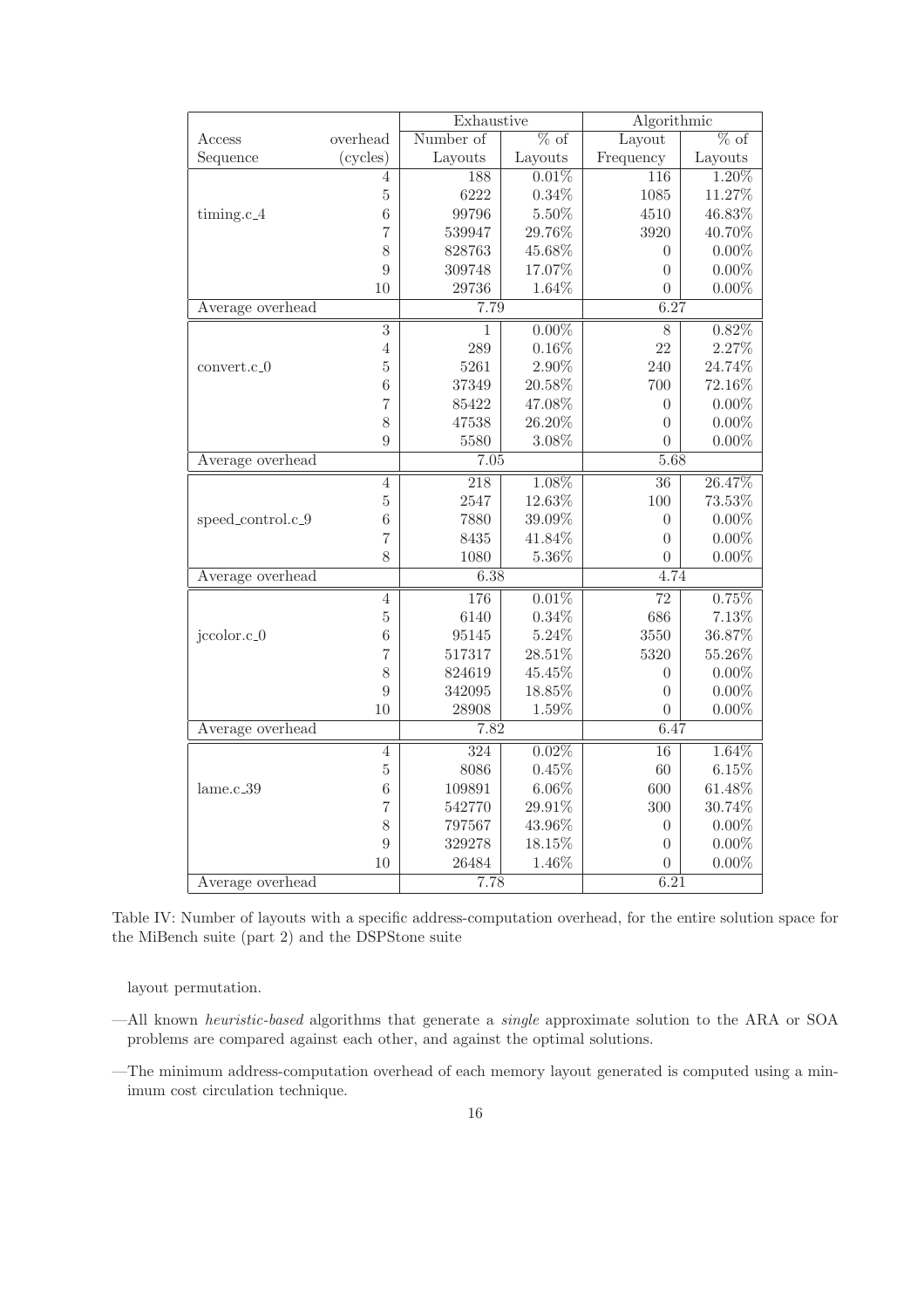

Fig. 8: Distribution of overhead values produced by each ARA algorithm on different test cases. The number of layouts shown for each algorithm is the union of 5 sets of layouts, each produced with one of the 5 different SOA algorithms, but using the same ARA algorithm. The full range of overhead values (obtained by exhaustive search) is plotted, regardless if an algorithm produced a layout with the specified overhead.

The above mentioned heuristic-based algorithms, and the MCC technique, can produce a memory layout and optimal addressing code in polynomial time, and thus, is a feasible approach to minimizing address computation overhead in a production compiler. Several algorithms were not included in our study because they may not be practical to use in a production compiler. Ozturk et al. propose an integer linear programming (ILP) formulation that generates optimal addressing code (similar to the MCC technique) as well as an optimal memory layout [Ozturk et al. 2006]. However, solving multiple ILP problems during compilation is not practical. Additionally, the approach does not model address register initialization costs, which can result in more registers being used than necessary; thereby, increasing address-register pressure. Atri et al. propose an SOA algorithm that iteratively improves a given memory layout [Atri et al. 2001]. Similarly, Wess and Zeitlhofer propose to approximate a solution to GOA by iteratively modifying offset assignments and address register assignments [Wess and Zeitlhofer 2004]. These algorithms are omitted because their performance depends on the initial memory layout. Leupers and David use genetic algorithms to find GOA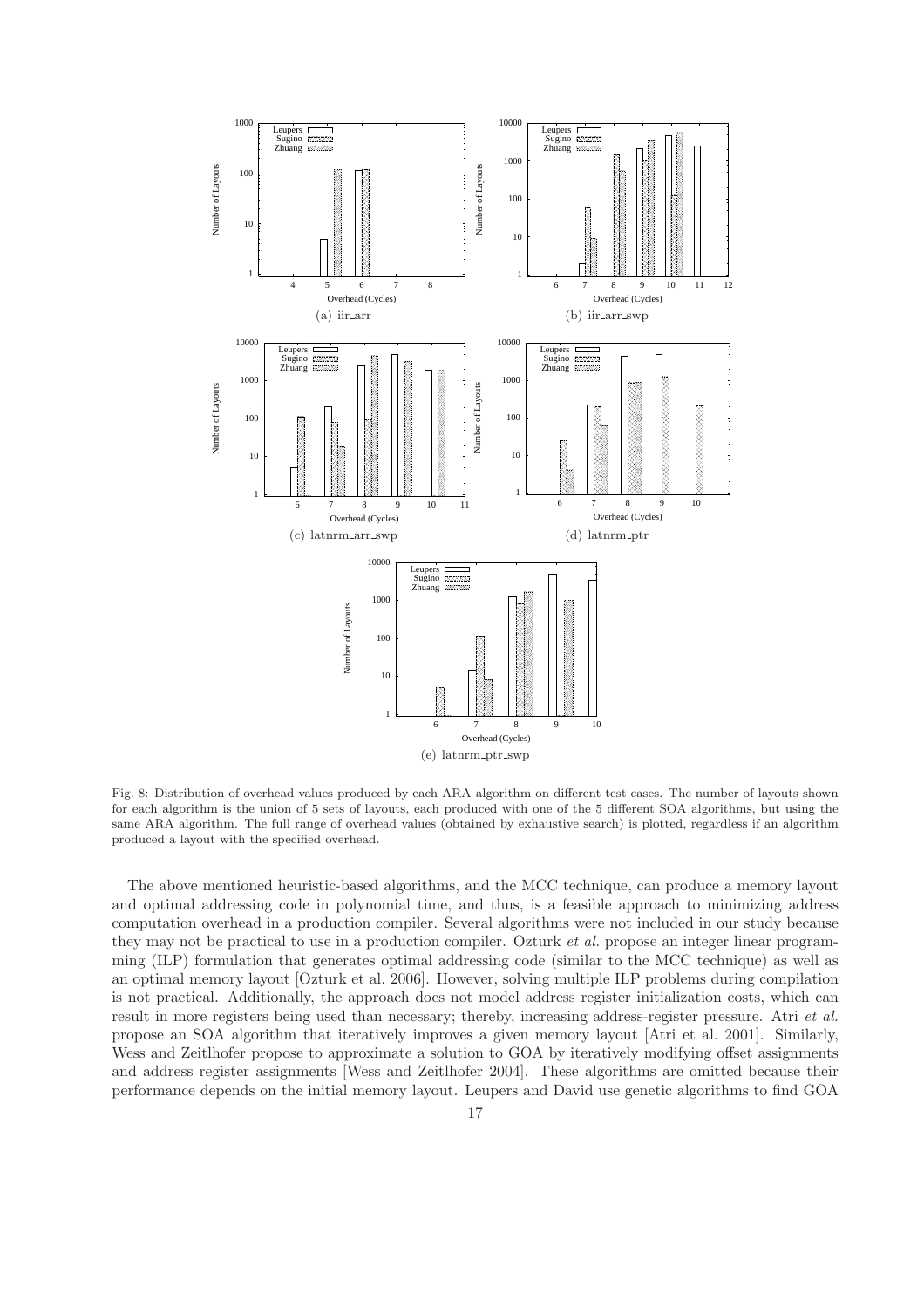

Fig. 9: Distribution of overhead values produced by each SOA algorithm on different test cases. The number of layouts shown for each algorithm is the union of 3 sets of layouts, each produced with one of the 3 different ARA algorithms, but using the same SOA algorithm. The full range of overhead values (obtained by exhaustive search) is plotted, regardless if an algorithm produced a layout with the specified overhead.

memory layouts [Leupers and David 1998], while Wess and Gotschlich generate memory layouts using simulated annealing [Wess and Gotschlich 1998]. The running time of these iterative techniques can be very high because they require many simulation steps to find a low-overhead memory layout. Another drawback is that finding a fast, but accurate, fitness function is difficult.

This study only focused on evaluating offset assignment for *scalar* variables in straight line code; however, there have also been studies for array accesses in loops. Leupers and David propose a heuristic-based and branch-and-bound algorithm to improve AR usage for array accesses in loop bodies [Leupers et al. 1998]. Cheng and Lin propose a graph-based address register allocation and data re-ordering algorithm to reduce overhead for loop execution [Cheng and Lin 1998]. Chen and Kandemir present a scheme to transform arrays and reschedule array accesses to reduce overhead using minimum cost traversals of reference graphs [Chen and Kandemir 2005].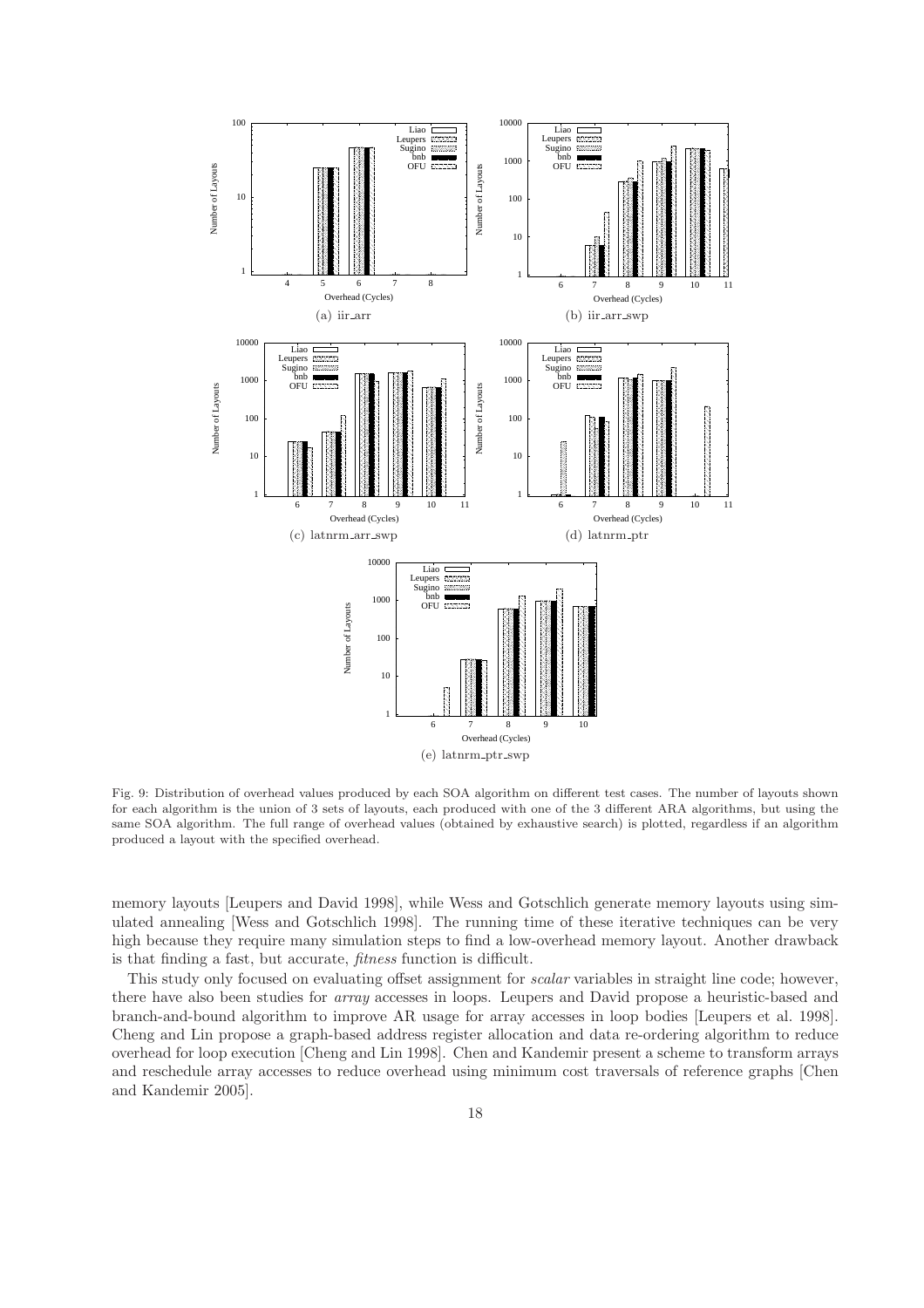Although our study investigates algorithms that directly generate a memory layout, overhead can also be reduced by manipulating the access sequence through instruction scheduling and variable extraction (see Figure 1). Rao and Pande apply algebraic transformations (such as commutativity) on expression trees to produce a least-cost access sequence [Rao and Pande 1999]; Lim et al. manipulate the entire instruction schedule [Lim et al. 2001]. Kandemir et al. propose an algorithm to change the access sequence after a full or partial memory layout is formed for each basic block [Kandemir et al. 2003]. Choi and Kim propose a unified algorithm to simultaneously find an instruction schedule and a low-overhead offset assignment [Choi and Kim 2003]. After an instruction schedule is found, the access sequence of variables must be extracted. Ottoni et al. coalesce variables and simultaneously find an SOA memory layout [Ottoni et al. 2006]. Similarly, Zhuang et al. propose algorithms that coalesces variables for both SOA and GOA [Zhuang et al. 2003]. Although some of the scheduling and coalescing algorithms simultaneously find memory layouts, it is still possible to perform an additional offset assignment pass to further reduce overhead.

## 8. CONCLUSION

The minimum cost circulation technique produces the optimal addressing code for a *fixed* memory layout and access sequence by allowing variables to be accessed by multiple address registers. This paper shows that the memory layout has a significant impact on the address-computation overhead, even when using optimal address-code generation. Furthermore, current offset assignment algorithms produce sub-layouts that can span the full range of values in the solution space. In order for current algorithms to generate only low-overhead layouts, a new combinatorial problem, the memory-layout permutation problem, must be solved.

Layouts generated by different ARA algorithms have different distributions of overhead values. Distributions with fewer memory layouts (due to ARA using fewer ARs) consistently produce more low-overhead layouts. Thus, the average overhead of memory layouts produced by Sugino's ARA algorithm is usually the lowest. When an ARA algorithm uses more address registers, optimal sub-layouts are more easily found. However, locally optimal sub-layouts do not necessarily produce globally optimal memory layouts. We observe instances where the naive OFU algorithm produces sub-layouts that can be combined to form optimal layouts, while the branch-and-bound algorithm produces optimal sub-layouts that cannot be combined into optimal layouts.

Conversely, heuristic-based SOA algorithms have very little impact on either layout quantity or quality. However, the minimal differences between the SOA algorithms may be attributed to the small problem sizes. The SOA algorithms are given problem instances with 6 variables or less, and the same path cover is usually found regardless of the algorithm. Thus, for GOA problems with 12 or fewer variables, an ARA algorithm that generates fewer sub-layouts combined with any SOA algorithm has the greatest chance of producing sub-layouts that combine to form memory layouts with low or minimum overhead.

This paper shows that regardless of the ARA and SOA algorithms used, placing the resulting sub-layouts contiguously in memory is a necessary optimization problem that must be solved in order to minimize address-computation overhead in a basic block. We call this new problem the memory-layout permutation (MLP) problem. The order of sub-layouts in memory has a significant impact on overhead, especially when the number of sub-layouts is high. Additionally, as more variables are assigned to individual sub-layouts, the MLP problem is reduced to the GOA problem itself. Thus, if we can find an algorithm to address the MLP problem, the algorithm can be used to solve GOA.

Our study suggests two new directions for improving GOA solutions. One direction is to propose a solution to the MLP problem. An alternative direction is to replace the individual solutions of the ARA, SOA, and MLP problems with a combined method that generates memory layouts that minimizes overhead, as computed by the minimum-cost circulation technique.

#### REFERENCES

ATRI, S., RAMANUJAM, J., AND KANDEMIR, M. 2001. Improving Offset Assignment for Embedded Processors. Lecture Notes in Computer Science 2017, 158–172.

Bartley, D. H. 1992. Optimizing Stack Frame Accesses for Processors with Restricted Addressing Modes. Software – Practice & Experience 22, 2 (February), 101–110.

CHEN, G. AND KANDEMIR, M. 2005. Optimizing Address Code Generation for Array-Intensive DSP Applications. In CGO '05: